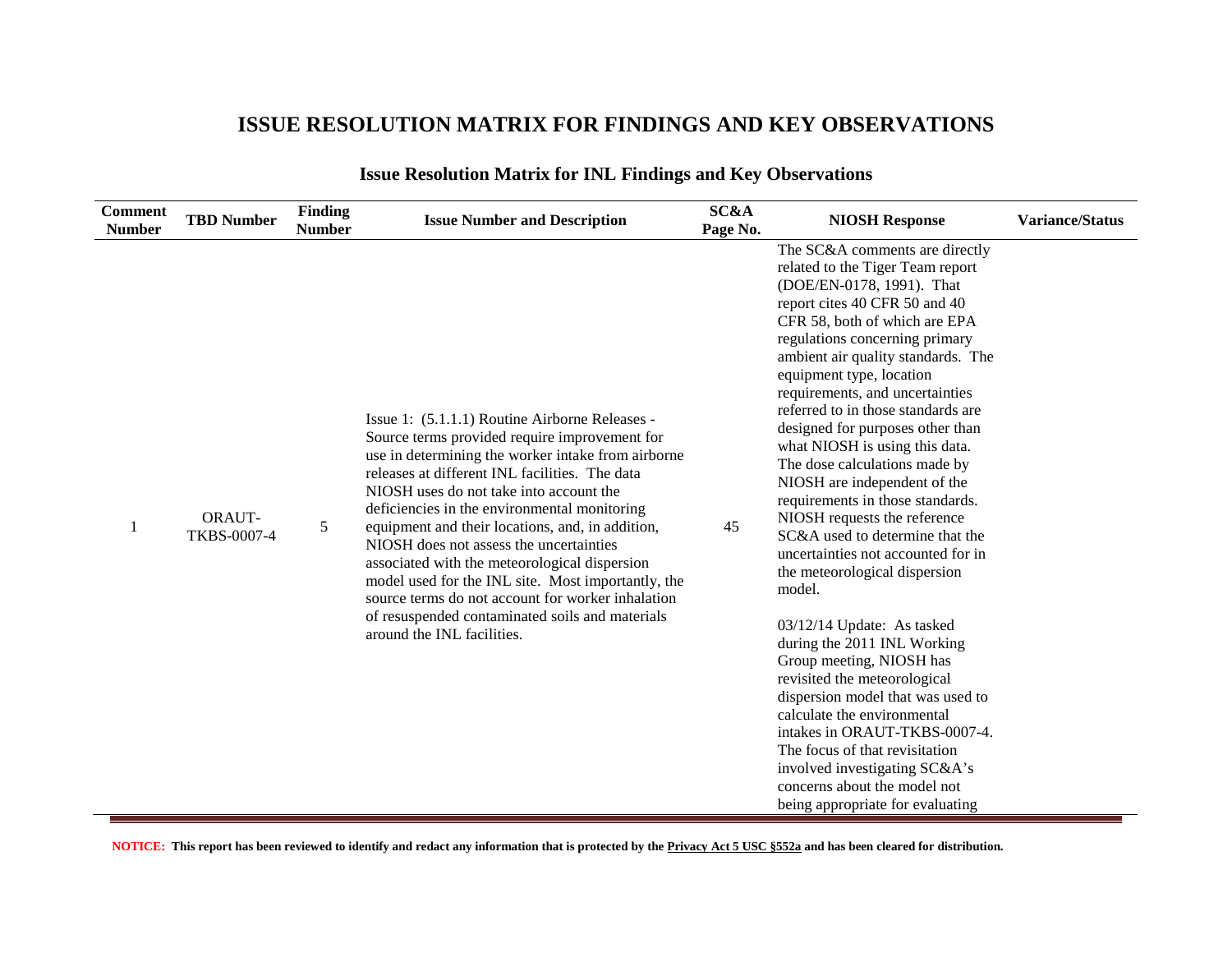| <b>Comment</b><br><b>Number</b> | <b>TBD Number</b>                   | Finding<br><b>Number</b> | <b>Issue Number and Description</b>                                                                                                                                                                                                                                                                                                                                                  | SC&A<br>Page No. | <b>NIOSH Response</b>                                                                                                                                                                                                                                                                                                                                                                                                                                                                                                                                                                                                         | <b>Variance/Status</b> |
|---------------------------------|-------------------------------------|--------------------------|--------------------------------------------------------------------------------------------------------------------------------------------------------------------------------------------------------------------------------------------------------------------------------------------------------------------------------------------------------------------------------------|------------------|-------------------------------------------------------------------------------------------------------------------------------------------------------------------------------------------------------------------------------------------------------------------------------------------------------------------------------------------------------------------------------------------------------------------------------------------------------------------------------------------------------------------------------------------------------------------------------------------------------------------------------|------------------------|
|                                 |                                     |                          |                                                                                                                                                                                                                                                                                                                                                                                      |                  | dispersion coefficients at distances<br><20 km from the release point, and<br>the source terms not accounting<br>for worker inhalations of<br>resuspended contaminated soils<br>and materials. The results of that<br>investigation have been provided<br>to the INL working group in a<br>white paper.                                                                                                                                                                                                                                                                                                                       |                        |
| 2                               | <b>ORAUT-</b><br><b>TKBS-0007-4</b> | 6                        | Issue 2: (5.1.1.2) Episodic Airborne Release - The<br>airborne releases associated with several of the<br>Initial Engine Tests of the Aircraft Nuclear<br>Propulsion (ANP) Program were likely to have<br>been underestimated by factors ranging from 2 to<br>16. Also, NIOSH did not evaluate the<br>uncertainties associated with the deficiencies in air<br>monitoring equipment. | 55               | Please provide a basis for the<br>"factors ranging from 2 to 16."<br>Please see response to number 1<br>regarding uncertainties.<br>$03/12/14$ Update: As tasked<br>during the 2011 INL Working<br>Group meeting, NIOSH has<br>reviewed the SC&A report<br>(Critical Review of Source Terms<br>for Select Initial Engine Tests<br>Associated with the Aircraft<br><b>Nuclear Propulsion Program at</b><br><i>INEL</i> ) on the Risk Assessment<br>Corporation (RAC) modeling<br>approach that was used for the<br>INL site. The results of that<br>review have been provided to the<br>INL working group in a white<br>paper. |                        |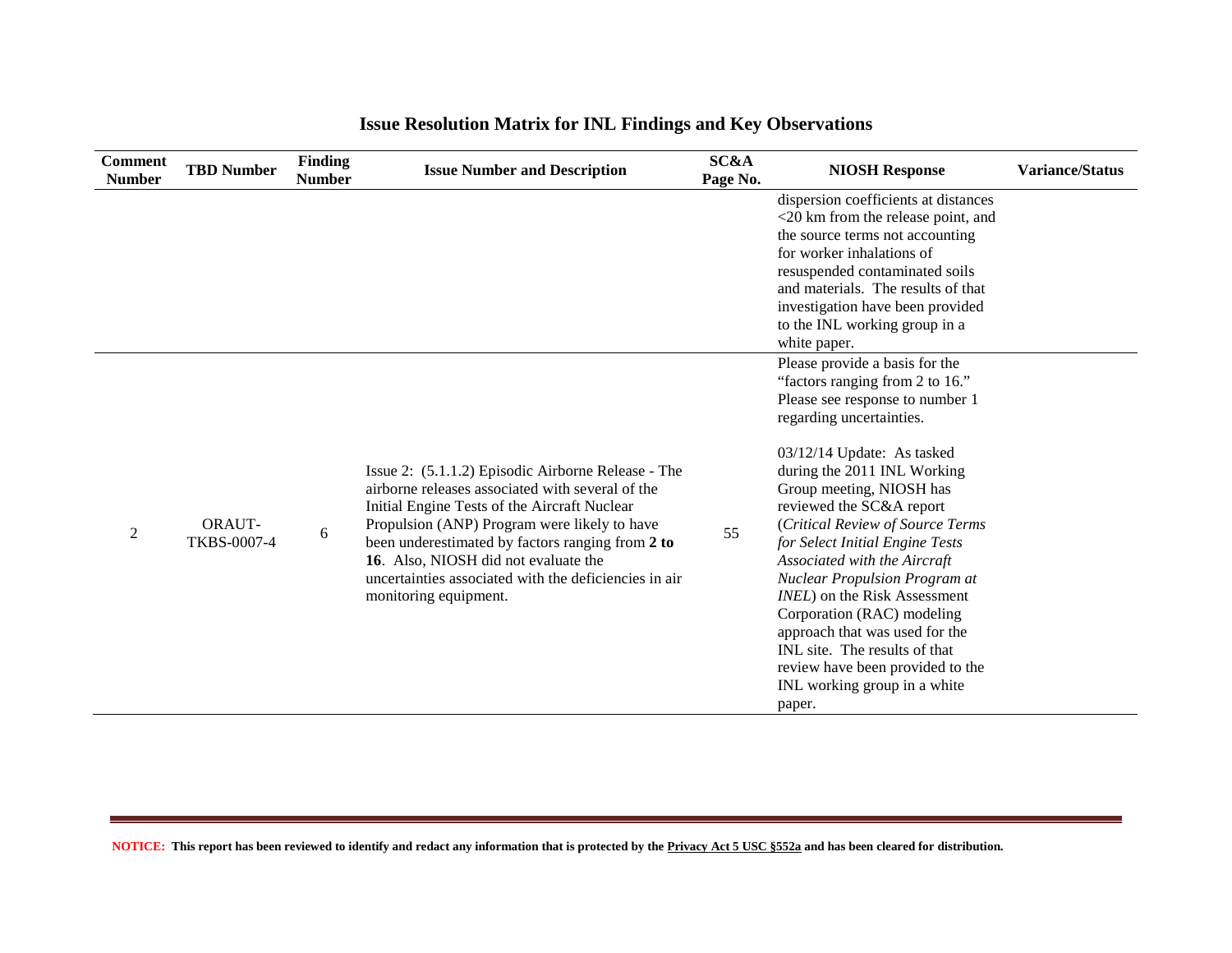| <b>Comment</b><br><b>Number</b> | <b>TBD Number</b>                   | Finding<br><b>Number</b> | <b>Issue Number and Description</b>                                                                                                                                                                                                                                                                                                                                                                                                                                                                                                                                                                                                                                                                                           | SC&A<br>Page No. | <b>NIOSH Response</b>                                                                                                                                                                                                                                                                                                                                                                                                                                                                                                                                                                                                                                                                                                                                           | <b>Variance/Status</b>        |
|---------------------------------|-------------------------------------|--------------------------|-------------------------------------------------------------------------------------------------------------------------------------------------------------------------------------------------------------------------------------------------------------------------------------------------------------------------------------------------------------------------------------------------------------------------------------------------------------------------------------------------------------------------------------------------------------------------------------------------------------------------------------------------------------------------------------------------------------------------------|------------------|-----------------------------------------------------------------------------------------------------------------------------------------------------------------------------------------------------------------------------------------------------------------------------------------------------------------------------------------------------------------------------------------------------------------------------------------------------------------------------------------------------------------------------------------------------------------------------------------------------------------------------------------------------------------------------------------------------------------------------------------------------------------|-------------------------------|
| 3                               | <b>ORAUT-</b><br><b>TKBS-0007-4</b> | $\tau$                   | Issue 3: (5.1.1.3) Direct Gamma Exposures – The<br>fence-line TLD measurements are not adequate for<br>reconstructing direct gamma doses to personnel<br>working outdoors at and around a specific INL<br>facility inside the fence-line boundary, because<br>they do not take into account the most bounding<br>scenarios.                                                                                                                                                                                                                                                                                                                                                                                                   | 57               | Personnel within the various<br>facilities were monitored and<br>access was controlled. Dosimetry<br>was required to enter the various<br>"fenced" facilities on site. TLDs<br>were placed on the fences<br>enclosing the various facilities.<br>The dose from these TLDs<br>represents the bounding condition<br>at the closest point an unmonitored<br>individual could get to a facility.                                                                                                                                                                                                                                                                                                                                                                    | Closed                        |
| $\overline{4}$                  | <b>ORAUT-</b><br><b>TKBS-0007-5</b> | 8                        | Issue 4: (5.1.2.1) Completeness and Quality of<br><b>INL Internal Dosimetry Programs - The</b><br>identification and determination of missed internal<br>dose for workers are heavily influenced by the<br>assumption of confidence, but SC&A found this<br>premise to be unsupported after examining several<br>critical DOE-HQ Tiger Team and DNFSB site<br>audit reports. In addition, many site experts<br>interviewed by SC&A indicated that there were<br>significant deficiencies and inconsistencies in<br>radiation work practices throughout the operating<br>history of the INL facilities. These observations<br>jeopardize the validity of the TBD approaches in<br>reconstructing missed worker internal doses. | 73               | The default table for missed dose<br>$(5-24)$ does not have a basis in the<br>"confidence" of the INL<br>radiological program. The table is<br>based on monitoring results,<br>favorable ratios, and other<br>claimant favorable assumptions.<br>However, in resolving issue<br>associated SC&A's Finding 3.5-1,<br>for the ANL-W Site Profile, the<br>previous approaches used to<br>calculate missed and unmonitored<br>internal doses have been<br>completely replaced. The missed<br>and unmonitored doses for<br>activation and fission products are<br>now based on the approach<br>described in OTIB-0054. The<br>unmonitored actinide doses are<br>now being calculated using a new<br>site-specific approach based on<br>source term information and a | SC&A<br>recommends<br>closing |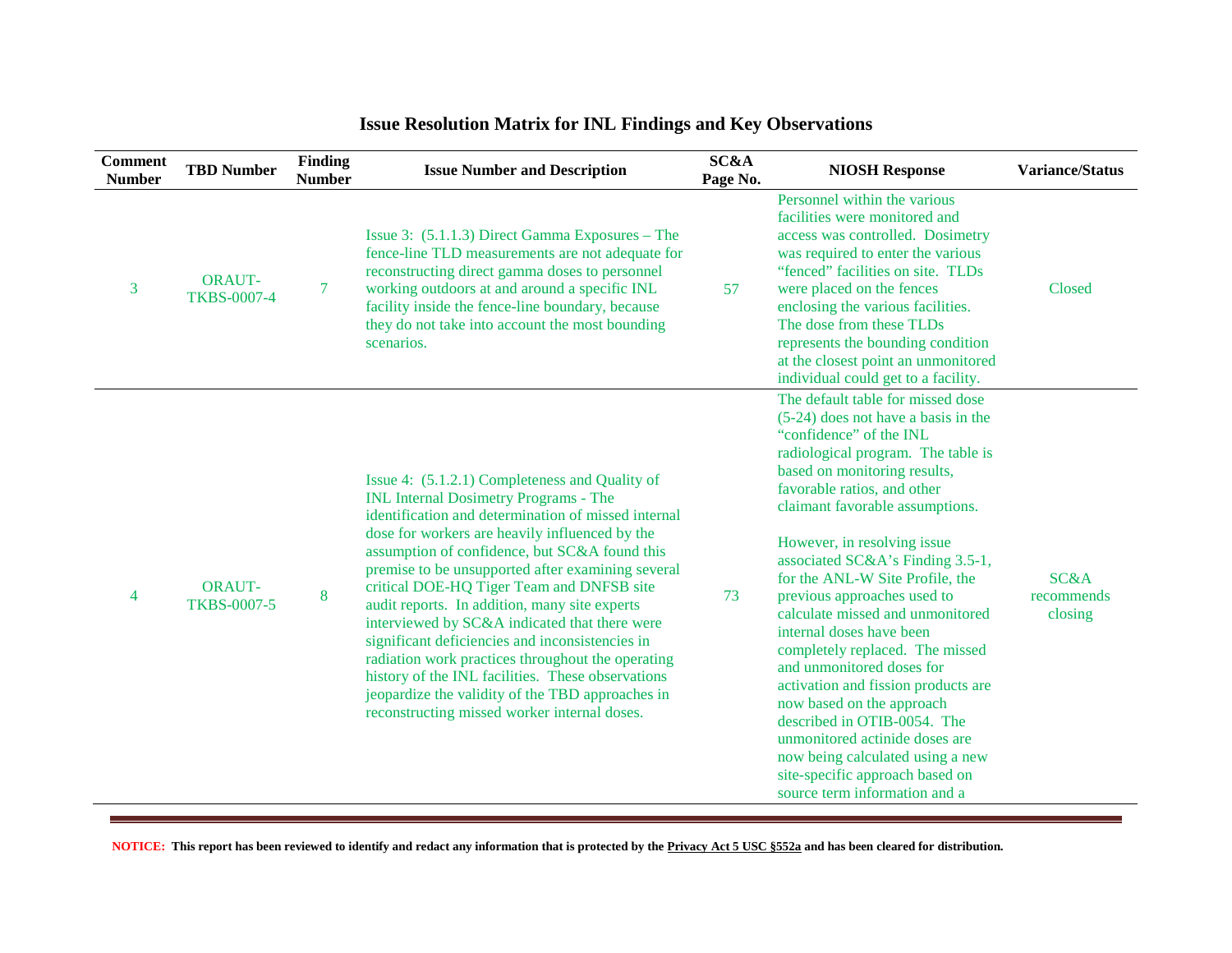| <b>Comment</b><br><b>Number</b> | <b>TBD Number</b>                   | Finding<br><b>Number</b> | <b>Issue Number and Description</b>                                                                                                                                                                                                                                                                                                                                                                                                                                                                                                        | SC&A<br>Page No. | <b>NIOSH Response</b>                                                                                                                                                                                                                                                                                                                                                                                                                                                                                                                                    | <b>Variance/Status</b>                                                            |
|---------------------------------|-------------------------------------|--------------------------|--------------------------------------------------------------------------------------------------------------------------------------------------------------------------------------------------------------------------------------------------------------------------------------------------------------------------------------------------------------------------------------------------------------------------------------------------------------------------------------------------------------------------------------------|------------------|----------------------------------------------------------------------------------------------------------------------------------------------------------------------------------------------------------------------------------------------------------------------------------------------------------------------------------------------------------------------------------------------------------------------------------------------------------------------------------------------------------------------------------------------------------|-----------------------------------------------------------------------------------|
|                                 |                                     |                          |                                                                                                                                                                                                                                                                                                                                                                                                                                                                                                                                            |                  | broader list of radionuclides.                                                                                                                                                                                                                                                                                                                                                                                                                                                                                                                           |                                                                                   |
| 5                               | <b>ORAUT-</b><br><b>TKBS-0007-5</b> | 9                        | Issue 5: (5.1.2.2) High-Risk Jobs (Internal<br>Exposure) - NIOSH did not evaluate<br>comprehensively the facility and field data to<br>identify and separate out the high-risk or high-dose<br>jobs for worker internal exposures. This<br>information is essential for dose reconstructors to<br>fill in the data gap when dose records in a<br>claimant's file are not complete.                                                                                                                                                         | 77               | NIOSH has monitoring records for<br>internal dose and NIOSH feels the<br>records are fairly comprehensive<br>for "high-risk" jobs. The TBD<br>contains requirements for<br>reconstructing internal doses and<br>for missed doses.                                                                                                                                                                                                                                                                                                                        | SC&A<br>recommends that<br>this finding remain<br>open for further<br>discussion. |
| 6                               | <b>ORAUT-</b><br><b>TKBS-0007-5</b> | $\mathbf{O}$             | Issue 6: (5.1.2.3) Calibration of Internal<br>Dosimetry Analytical and Monitoring Equipment -<br>The TBD does not provide any information on the<br>calibration procedures, sensitivities, and standards<br>of the internal dosimetry analytical equipment and<br>monitoring instrumentation. The 1991 DOE Tiger<br>Team findings show the deficiencies in these<br>areas. NIOSH should evaluate the uncertainties<br>and impacts on the internal dose assessment results<br>associated with the deficient calibration programs<br>at INL. | 78               | The references cited in the TBD<br>provide information on the<br>analytical equipment maintenance.<br>Other facility audits find the<br>program adequate.<br>The equipment type, location<br>requirements, and uncertainties<br>referred to in the Tiger Team<br>report are designed for purposes<br>other than what NIOSH is using<br>this data. The dose calculations<br>made by NIOSH are independent<br>of the issues discussed in an old<br>Tiger Team report. NIOSH did<br>account for uncertainties<br>associated with the radiological<br>model. | SC&A<br>recommends that<br>this finding remain<br>open for further<br>discussion. |
| 7                               | <b>ORAUT-</b><br><b>TKBS-0007-5</b> | $\mathbf{O}$             | Issue 7: (5.1.2.4) Changes of Internal Dose Limits<br>- Inconsistent work practices were prevalent in the<br>early years of the INL operation and may have led<br>to significant missed dose to workers. NIOSH<br>should evaluate the impacts of these dose limit                                                                                                                                                                                                                                                                          | 78               | Dose limits have no impact on<br>missed doses, since missed doses<br>are solely the doses that would<br>have gone undetected by a<br>particular monitoring method                                                                                                                                                                                                                                                                                                                                                                                        | Closed                                                                            |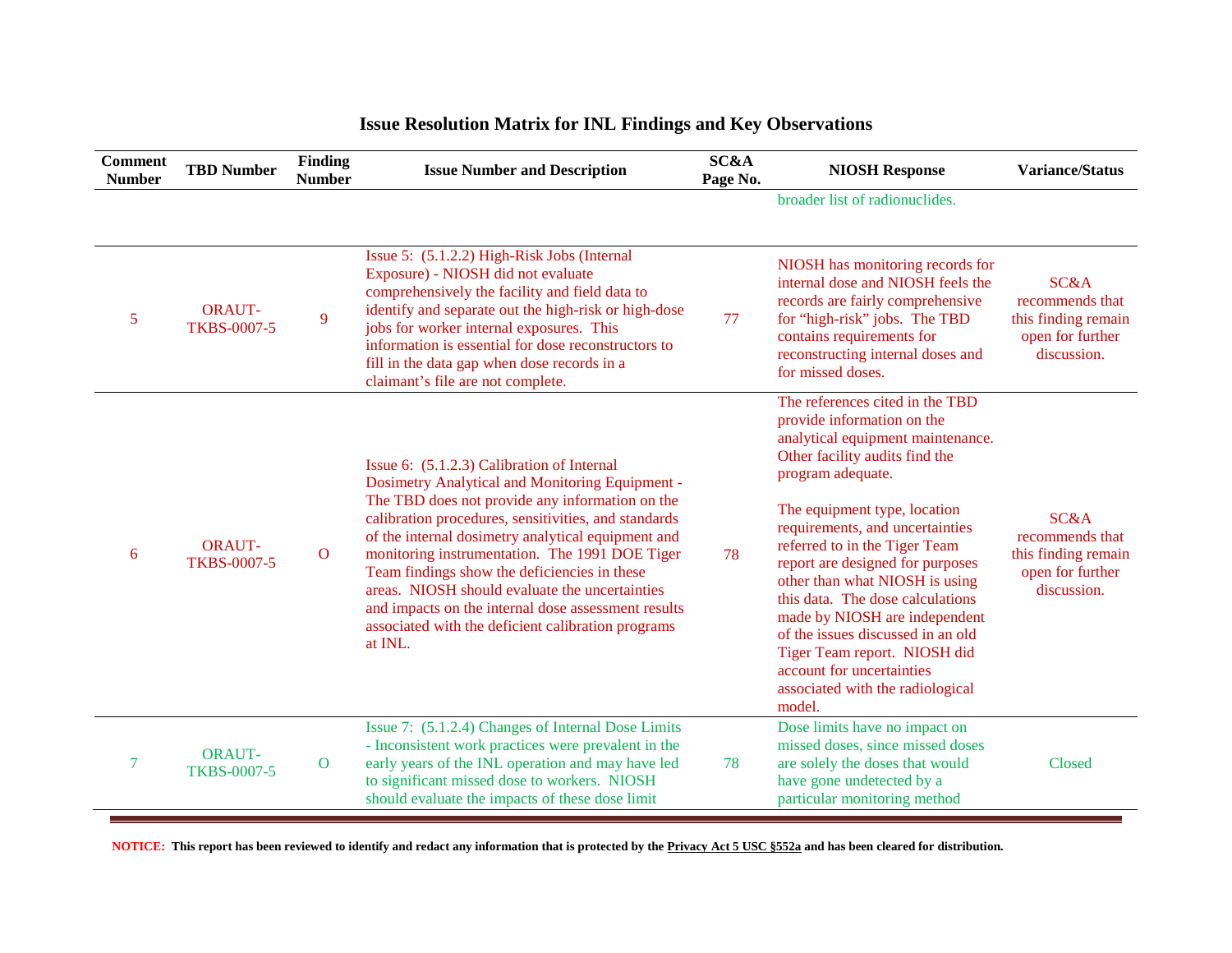| <b>Comment</b><br><b>Number</b> | <b>TBD Number</b> | Finding<br><b>Number</b> | <b>Issue Number and Description</b>                                                                                                                                                                   | Page No. | <b>NIOSH Response</b>                                                                                                                                                                                                                                                                                                                                                                                                                                                                                                                                                                                                                                                                                                                                                                                               | <b>Variance/Status</b> |
|---------------------------------|-------------------|--------------------------|-------------------------------------------------------------------------------------------------------------------------------------------------------------------------------------------------------|----------|---------------------------------------------------------------------------------------------------------------------------------------------------------------------------------------------------------------------------------------------------------------------------------------------------------------------------------------------------------------------------------------------------------------------------------------------------------------------------------------------------------------------------------------------------------------------------------------------------------------------------------------------------------------------------------------------------------------------------------------------------------------------------------------------------------------------|------------------------|
|                                 |                   |                          | changes over the operating history of INL to see<br>whether there were missed doses in the early years<br>when the radiation protection policy was less<br>protective and inconsistently implemented. | SC&A     | because of the limit of detection.<br>Whereas, unmonitored dose is that<br>for which no monitoring was<br>performed. Therefore, NIOSH's<br>response assumed that this<br>comment was applicable to the<br>potential unmonitored doses, since<br>the dose limits influenced when<br>internal dose monitoring was<br>performed.<br>A review of 90,515 urine sample<br>results indicates that over 98% of<br>the gross beta (GB) and gross<br>gamma (GG) in urine results were<br>below the MDA values provided<br>in this TBD. In addition, a<br>significant number of those<br>positive bioassay measurements<br>were follow-up measurements to<br>previously identified intakes.<br>Given that an overwhelming<br>majority of the GB and GG in<br>urine bioassay results, which<br>constitutes most of the bioassay |                        |
|                                 |                   |                          |                                                                                                                                                                                                       |          | data in the early year of the INL's<br>operations, were below the MDAs                                                                                                                                                                                                                                                                                                                                                                                                                                                                                                                                                                                                                                                                                                                                              |                        |
|                                 |                   |                          |                                                                                                                                                                                                       |          | for those measurement methods, it<br>is unlikely that the alleged                                                                                                                                                                                                                                                                                                                                                                                                                                                                                                                                                                                                                                                                                                                                                   |                        |
|                                 |                   |                          |                                                                                                                                                                                                       |          | inconsistent practices led to<br>significant unmonitored internal                                                                                                                                                                                                                                                                                                                                                                                                                                                                                                                                                                                                                                                                                                                                                   |                        |
|                                 |                   |                          |                                                                                                                                                                                                       |          | doses.                                                                                                                                                                                                                                                                                                                                                                                                                                                                                                                                                                                                                                                                                                                                                                                                              |                        |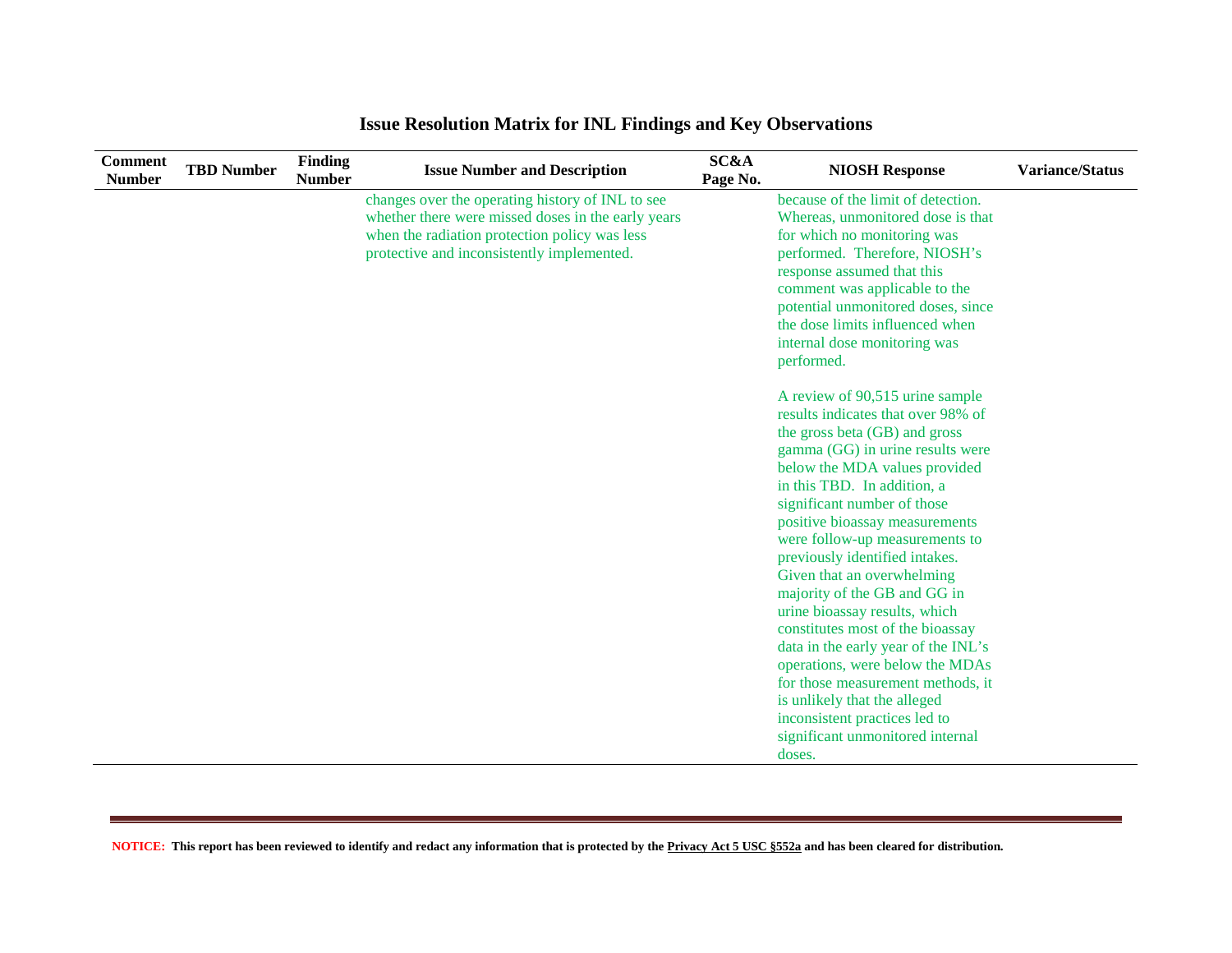| <b>Comment</b><br><b>Number</b> | <b>TBD Number</b>                   | <b>Finding</b><br><b>Number</b> | <b>Issue Number and Description</b>                                                                                                                                                                                                                                                                                                                                                                                                                                                                                                                                          | <b>SC&amp;A</b><br>Page No. | <b>NIOSH Response</b>                                                                                                                                                                                                                                                                                                                                                                                                                                                                                                                                                                                                                                                                                                                                                           | <b>Variance/Status</b>                                                                            |
|---------------------------------|-------------------------------------|---------------------------------|------------------------------------------------------------------------------------------------------------------------------------------------------------------------------------------------------------------------------------------------------------------------------------------------------------------------------------------------------------------------------------------------------------------------------------------------------------------------------------------------------------------------------------------------------------------------------|-----------------------------|---------------------------------------------------------------------------------------------------------------------------------------------------------------------------------------------------------------------------------------------------------------------------------------------------------------------------------------------------------------------------------------------------------------------------------------------------------------------------------------------------------------------------------------------------------------------------------------------------------------------------------------------------------------------------------------------------------------------------------------------------------------------------------|---------------------------------------------------------------------------------------------------|
| 8                               | <b>ORAUT-</b><br><b>TKBS-0007-5</b> | 10                              | Issue 8: (5.1.2.5) High-Fired Plutonium and<br>Uranium Intakes - The TBD did not evaluate the<br>hazard associated with high-fired plutonium and<br>uranium at the INTEC (ICPP) and RWMC<br>facilities. High-fired Pu-238, Pu-239, and uranium<br>are not easily dissolvable, nor do they readily<br>break into very small particles. They also emit<br>some gamma rays and neutrons. Similar to the<br>treatment of recycled uranium, NIOSH should<br>evaluate the lung dose for intake of high-fired<br>uranium and plutonium oxide particulates<br>(alveolar deposition). | 78                          | The INL internal TBD has been<br>revised to include super-S Pu as a<br>potential material type at the INL.<br>Please define what you mean by<br>high-fired uranium intakes.                                                                                                                                                                                                                                                                                                                                                                                                                                                                                                                                                                                                     | <b>SC&amp;A</b><br>recommends<br>closing                                                          |
| 9                               | <b>ORAUT-</b><br><b>TKBS-0007-5</b> | $\mathbf{O}$                    | Issue 9: $(5.1.2.6)$ Skin and Facial Contamination –<br>This TBD does not consider incidents with<br>workers having skin contamination, facial<br>contamination, and positive nasal swipes in the<br>INL facilities. These kinds of problems would be<br>compounded by the deficiencies in air sampling<br>systems and ineffective respiratory protection<br>programs. Guidance should be provided to a dose<br>reconstructor to account for the missed dose due to<br>the unaccounted uptake.                                                                               | 79                          | All versions of the internal TBD<br>have indicated that the monitoring<br>and analytical programs were<br>designed to initiate, through in<br>vitro and/or in vivo bioassay<br>analysis, an investigation of any<br>potential internal intake as<br>indicated by positive air sampling,<br>personnel contamination, etc<br>As a result, the skin and facial<br>contamination incidents would<br>have follow-up in vitro and/or in<br>vivo bioassay measurement data<br>when an intake was suspected.<br>Therefore, the alleged deficiencies<br>are of no consequence in NIOSH's<br>dose reconstruction methods, since<br>urine, fecal, whole body count,<br>and lung count data would take<br>precedence over air monitoring,<br>contamination survey, and nasal<br>smear data. | SC&A<br>recommendation is<br>pending a review<br>of NIOSH's<br>response to its WG<br>action item. |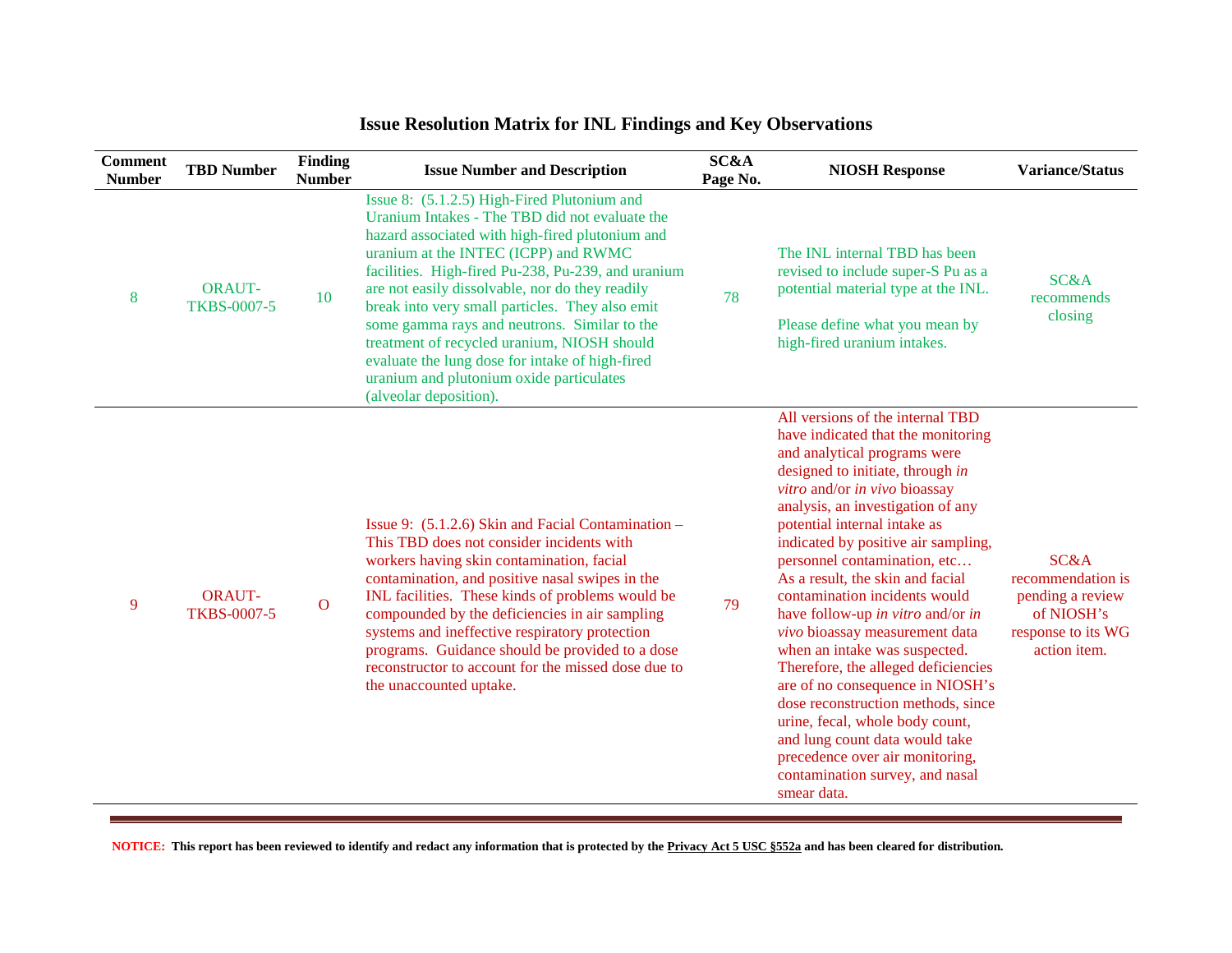| <b>Comment</b><br><b>Number</b> | <b>TBD Number</b>                   | Finding<br><b>Number</b> | <b>Issue Number and Description</b>                                                                                                 | SC&A<br>Page No. | <b>NIOSH Response</b>                                                                                                                                                                                                                                                                                                                                                                                                                                                                                                                                                                                                                                                                                                                                                                             | <b>Variance/Status</b> |
|---------------------------------|-------------------------------------|--------------------------|-------------------------------------------------------------------------------------------------------------------------------------|------------------|---------------------------------------------------------------------------------------------------------------------------------------------------------------------------------------------------------------------------------------------------------------------------------------------------------------------------------------------------------------------------------------------------------------------------------------------------------------------------------------------------------------------------------------------------------------------------------------------------------------------------------------------------------------------------------------------------------------------------------------------------------------------------------------------------|------------------------|
|                                 |                                     |                          |                                                                                                                                     |                  | 03/12/14 Update: As tasked<br>during the 2011 INL Working<br>Group meeting, NIOSH has<br>conducted additional research on<br>INL practices to monitor and<br>control skin contamination. The<br>results of that investigation have<br>been provided to the INL working<br>group in a white paper.                                                                                                                                                                                                                                                                                                                                                                                                                                                                                                 |                        |
| <b>10</b>                       | <b>ORAUT-</b><br><b>TKBS-0007-5</b> | $\overline{O}$           | Issue 10: $(5.1.2.7)$ Breathing Rates – The TBD<br>assumption appears less claimant favorable than<br>the ICRP or NCRP assumptions. | 79               | Based on the Section 5.1.2.7 of<br>SCA-TR-TASK1-0005, this<br>comment is actually being made<br>for ORAUT-TKBS-0007-4.<br>NIOSH was only able to find<br>breathing rate information in<br>Footnote c of Table 1 in ICRP 68,<br>which also indicates that the<br>information being provided was<br>obtained from Table 6 of ICRP<br>66. The breathing rates in ICRP<br>Reports 23, 66, and 68 for 8 hr of<br>light work activity are all 9.6<br>$m3/workday$ . The INL<br><b>Environmental TBD</b> used an<br>intake rate of 2,400 $\text{m}^3/\text{yr}$ , which<br>is equivalent to 9.6 $m^3$ /workday<br>times 250 workdays/yr.<br>Therefore, the breathing rate used<br>in the INL Environmental TBD is<br>equivalent to the breathing rates<br>recommended in ICRP Reports 23,<br>66, and 68. | Closed                 |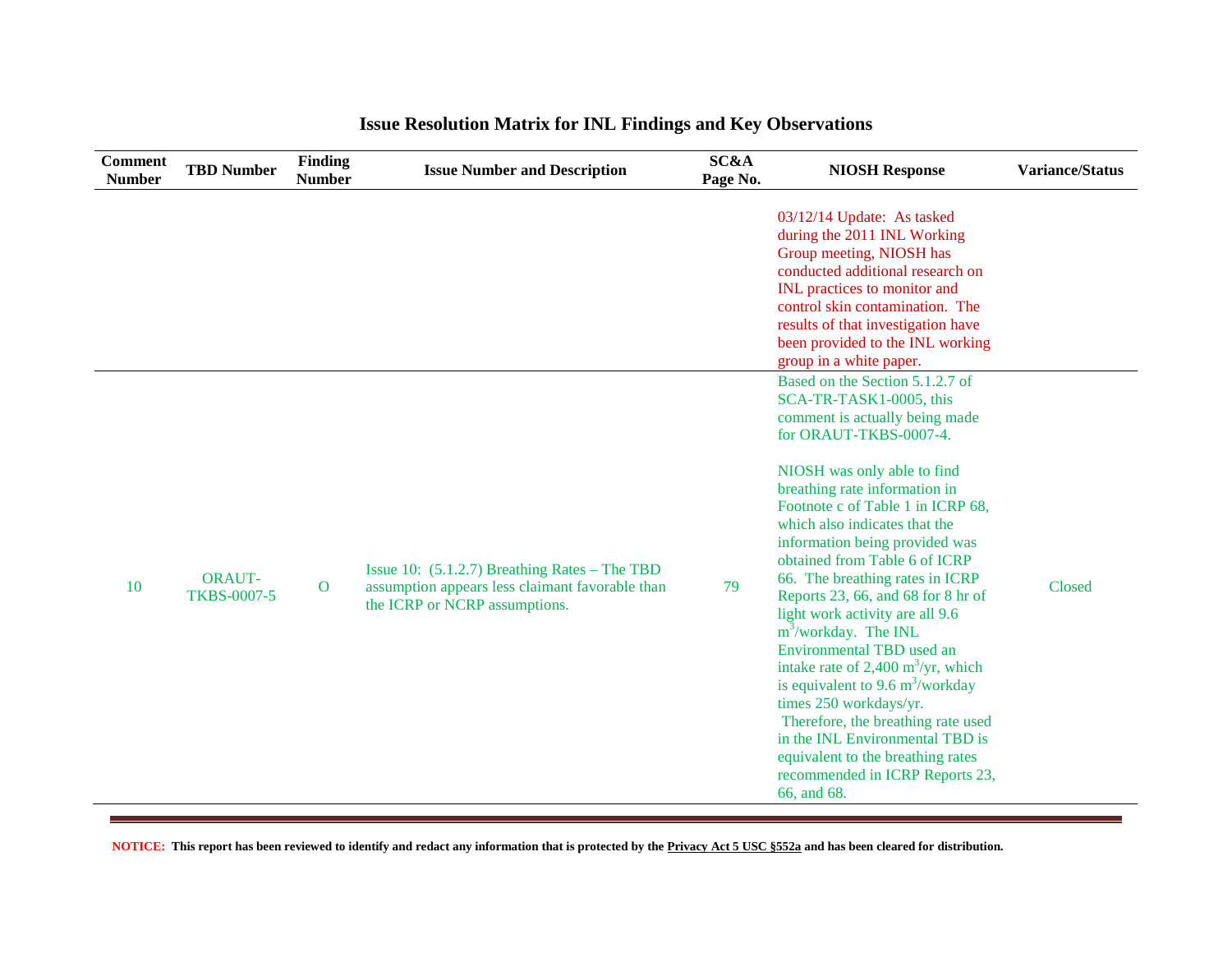| <b>Comment</b><br><b>Number</b> | <b>TBD Number</b>                   | Finding<br><b>Number</b> | <b>Issue Number and Description</b>                                                                                                                                                                                                                                                                                                                                                                                                                                                                                                                                                                                                                                                              | SC&A<br>Page No. | <b>NIOSH Response</b>                                                                                                                                                                                                                                                                                                                                                                                                                                                                                                                                                                                                                                                                                                                                                                                                                                                      | <b>Variance/Status</b> |
|---------------------------------|-------------------------------------|--------------------------|--------------------------------------------------------------------------------------------------------------------------------------------------------------------------------------------------------------------------------------------------------------------------------------------------------------------------------------------------------------------------------------------------------------------------------------------------------------------------------------------------------------------------------------------------------------------------------------------------------------------------------------------------------------------------------------------------|------------------|----------------------------------------------------------------------------------------------------------------------------------------------------------------------------------------------------------------------------------------------------------------------------------------------------------------------------------------------------------------------------------------------------------------------------------------------------------------------------------------------------------------------------------------------------------------------------------------------------------------------------------------------------------------------------------------------------------------------------------------------------------------------------------------------------------------------------------------------------------------------------|------------------------|
| <sup>11</sup>                   | <b>ORAUT-</b><br><b>TKBS-0007-5</b> | 11                       | Issue 11: (5.1.2.8) Non-Occupational Worker<br>Elimination of DU Background - The derivation<br>of the background value of 0.16 µg/L used for<br>subtraction from each urinalysis result of uranium<br>prior to assessment of occupational internal dose<br>for SMC radiation workers is not technically<br>sound. The baseline background (population)<br>intake value was determined by a study of urine<br>samples submitted by non-radiation workers at the<br>SMC facility. A better approach would be to use<br>the urine excretion samples by non-INL people in<br>the Idaho Falls areas. NIOSH should consider this<br>subtraction from urinalysis results as a missed<br>internal dose. | 79               | The idea to collect background<br>samples from non-INL personnel<br>is not feasible and is unreasonable.<br>ICRP 23, lists the daily intake of<br>naturally occurring uranium as 1.9<br>ug per day. Assuming<br>equilibrium, the daily excretion of<br>uranium through urine would also<br>be $1.9\mu$ g. Applying the excretion<br>volume for Reference Man of 1.4<br>liters per day, this results in a<br>range of typical urinary<br>concentration of 0.04 to 0.5 $\mu$ g/L.<br>Therefore, the INL's adjustment<br>value of $0.16 \mu g/L$ is consistent<br>with ICRP reference values for<br>natural uranium.<br>Reference:<br>King, V. A., 2001, Technical Basis<br>for Internal Dosimetry at SMC,<br>EDF No. SMC-2001-02, Rev. 3,<br><b>Idaho National Environmental and</b><br>Engineering Laboratory, Idaho<br>Falls, Idaho, May 31. [SRDB Ref<br>ID: 8479, p. 67] | Closed                 |
| 12                              | <b>ORAUT-</b><br><b>TKBS-0007-5</b> | $\mathbf{O}$             | Issue 12: (5.1.2.9) Unmonitored Workers - The<br>potential missed doses for unmonitored workers<br>would be from inhaling resuspended contaminated<br>soils and ingesting contaminated materials while<br>eating in a contaminated, previously considered<br>uncontaminated, area (such as office and<br>cafeteria). NIOSH should evaluate these potential<br>missed doses.                                                                                                                                                                                                                                                                                                                      | 80               | These scenarios are considered in<br>the development of unmonitored<br>doses.                                                                                                                                                                                                                                                                                                                                                                                                                                                                                                                                                                                                                                                                                                                                                                                              | Closed                 |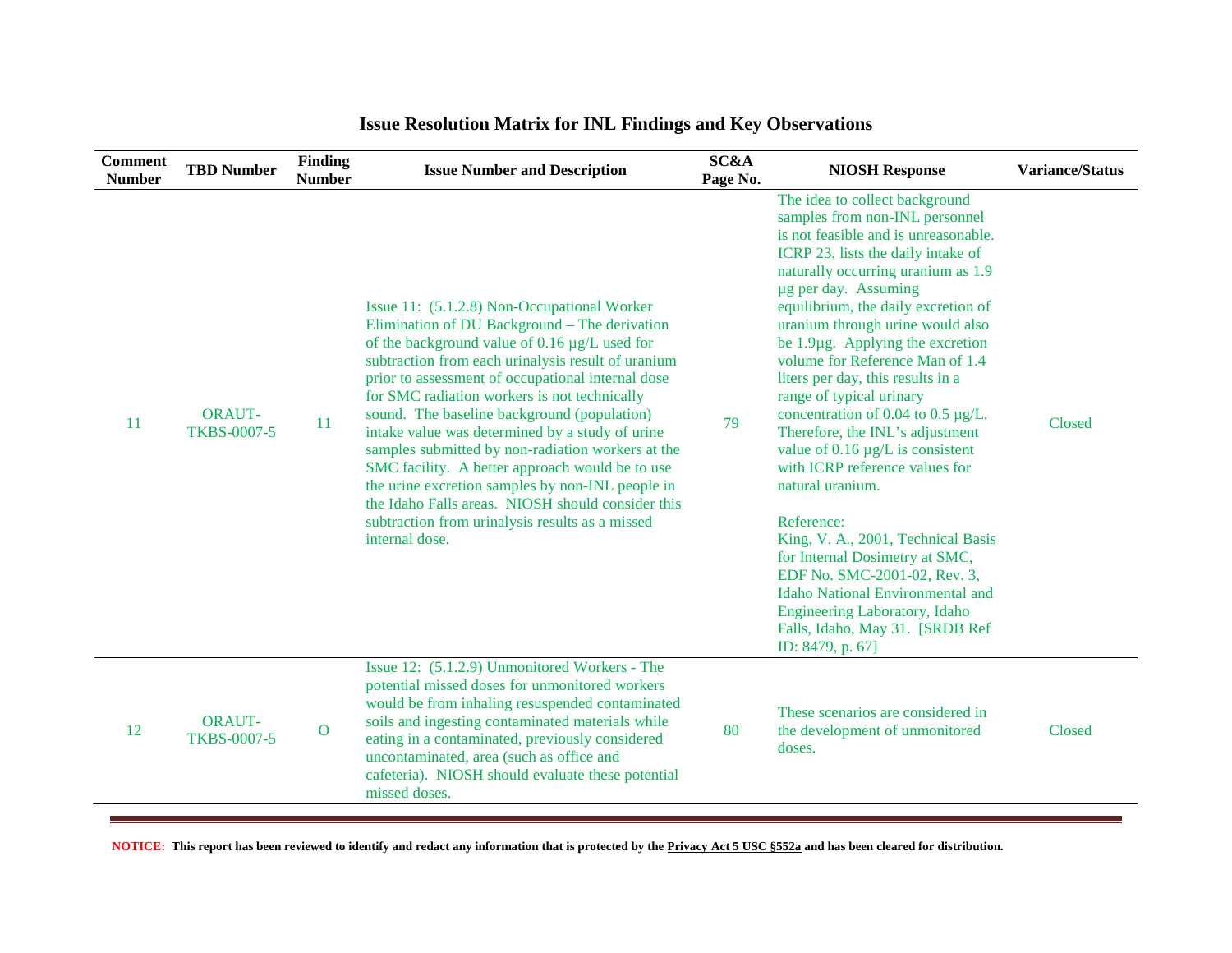| <b>Comment</b><br><b>Number</b> | <b>TBD Number</b>                           | <b>Finding</b><br><b>Number</b> | <b>Issue Number and Description</b>                                                                                                                                                                                                                                                                                                                                                                                                                                                                    | SC&A<br>Page No. | <b>NIOSH Response</b>                                                                                                                                                                                                                                                                                                                                                                                                                                                                                                                                                                                                                                                                                                                                                                                                                                                                                                                         | <b>Variance/Status</b>        |
|---------------------------------|---------------------------------------------|---------------------------------|--------------------------------------------------------------------------------------------------------------------------------------------------------------------------------------------------------------------------------------------------------------------------------------------------------------------------------------------------------------------------------------------------------------------------------------------------------------------------------------------------------|------------------|-----------------------------------------------------------------------------------------------------------------------------------------------------------------------------------------------------------------------------------------------------------------------------------------------------------------------------------------------------------------------------------------------------------------------------------------------------------------------------------------------------------------------------------------------------------------------------------------------------------------------------------------------------------------------------------------------------------------------------------------------------------------------------------------------------------------------------------------------------------------------------------------------------------------------------------------------|-------------------------------|
| 13                              | <b>ORAUT-</b><br><b>TKBS-0007-</b><br>4/5/6 | $\mathbf{O}$                    | Issue 13: (5.1.2.10) Naval Reactor Facility<br>Workers - As the internal dose TBD indicates,<br>"some workers' internal dose could have resulted<br>from their support work at the NRF." NIOSH<br>should evaluate the potential missed dose at the<br>NRF for these workers.                                                                                                                                                                                                                           | 80               | Workers assigned to the NRF are<br>not covered as required by<br>EEOICPA. However, doses<br>received by NRF workers while<br>responding to the Stationary Low-<br><b>Power Reactor Number One</b><br>(SL-1) accident are covered.                                                                                                                                                                                                                                                                                                                                                                                                                                                                                                                                                                                                                                                                                                             | Closed                        |
| 14                              | <b>ORAUT-</b><br><b>TKBS-0007-5</b>         | $\overline{O}$                  | Issue 14: (5.1.2.11) Plutonium Monitoring - The<br>TBD does not provide any historical information<br>on the plutonium analysis methods used at INL. It<br>is entirely possible that selective plutonium<br>monitoring on workers was used at INL until<br>1980, but without this information, the dose<br>reconstructors would not be able to assign missed<br>internal dose due to plutonium intakes in the time<br>period before 1980. NIOSH should provide<br>information on plutonium monitoring. | 80               | Because plutonium was not<br>separated from the spent nuclear<br>fuel at the INL, the plutonium was<br>always present with the more<br>readily detectable mixed fission<br>products that were also in the<br>spent nuclear fuel. Therefore, in<br>the vast majority of the plutonium<br>exposure scenarios, the plutonium<br>would have been present with the<br>product and waste streams<br>containing mixed fission products,<br>and any intakes of radioactivity<br>would have been more readily<br>detectable by performing bioassay<br>measurements for mixed fission<br>products. Exceptions to these<br>exposure scenarios may have<br>included exposures to laboratory<br>workers that may have separated<br>and/or handled laboratory<br>quantities of plutonium and the<br>limited number of workers that<br>may have somehow received a<br>plutonium intake from the<br>plutonium that was plated out on<br>the surfaces inside a | SC&A<br>recommends<br>closing |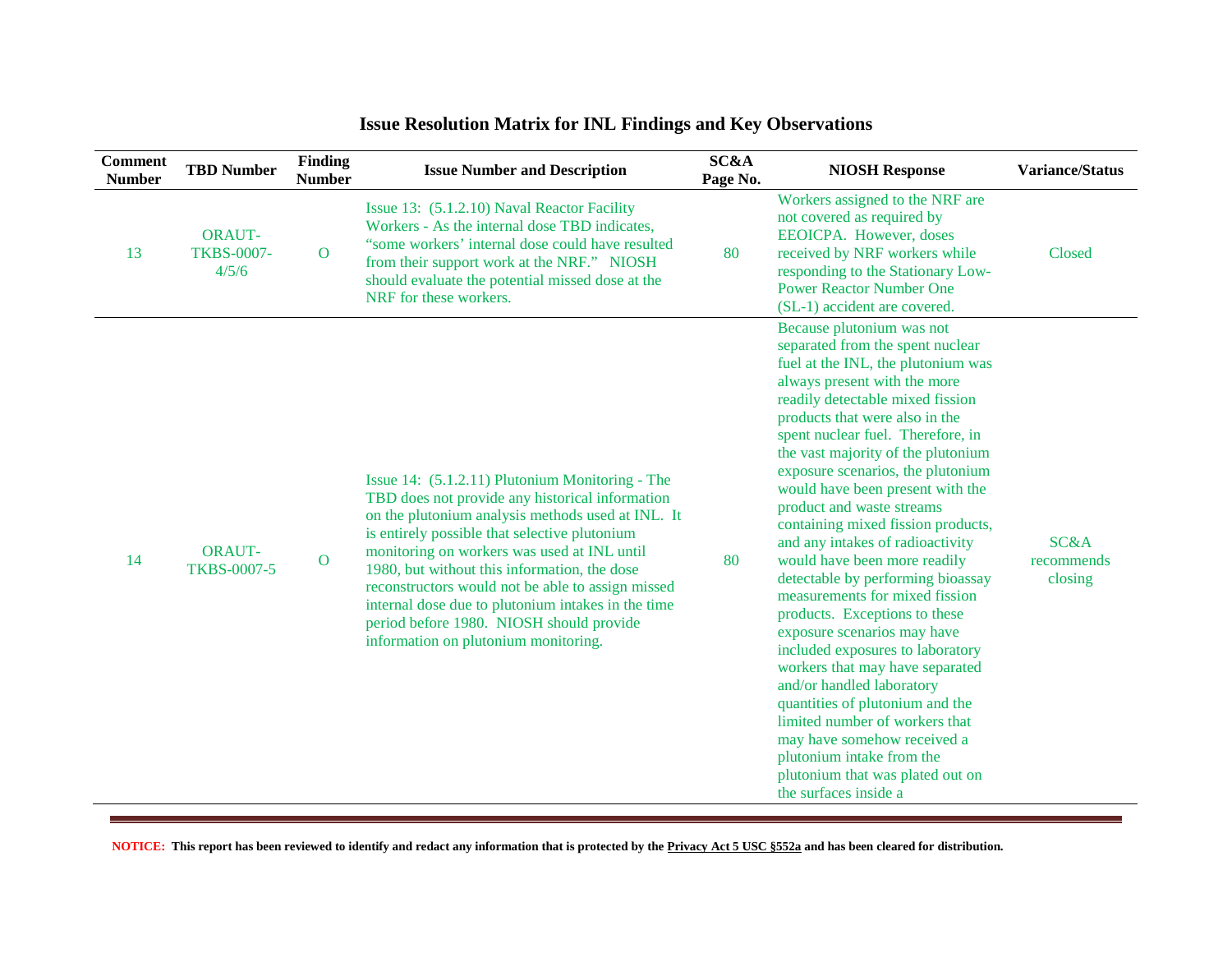| <b>Comment</b><br><b>Number</b> | <b>TBD Number</b> | <b>Finding</b><br><b>Number</b> | <b>Issue Number and Description</b> | SC&A<br>Page No. | <b>NIOSH Response</b>               | <b>Variance/Status</b> |
|---------------------------------|-------------------|---------------------------------|-------------------------------------|------------------|-------------------------------------|------------------------|
|                                 |                   |                                 |                                     |                  | decontaminated hot cell at the      |                        |
|                                 |                   |                                 |                                     |                  | ICPP. Performing bioassay           |                        |
|                                 |                   |                                 |                                     |                  | measurements for these few types    |                        |
|                                 |                   |                                 |                                     |                  | of scenarios and possibly just as   |                        |
|                                 |                   |                                 |                                     |                  | experimental bioassay procedures,   |                        |
|                                 |                   |                                 |                                     |                  | would explain the sporadic          |                        |
|                                 |                   |                                 |                                     |                  | plutonium bioassay data. Because    |                        |
|                                 |                   |                                 |                                     |                  | the INL appears to have routinely   |                        |
|                                 |                   |                                 |                                     |                  | performed bioassay measurements     |                        |
|                                 |                   |                                 |                                     |                  | for mixed fission products when it  |                        |
|                                 |                   |                                 |                                     |                  | thought there was any potential for |                        |
|                                 |                   |                                 |                                     |                  | exposure, and because the intakes   |                        |
|                                 |                   |                                 |                                     |                  | of mixed fission products can be    |                        |
|                                 |                   |                                 |                                     |                  | correlated to intakes of plutonium, |                        |
|                                 |                   |                                 |                                     |                  | the dose reconstruction process for |                        |
|                                 |                   |                                 |                                     |                  | the INL involves assigning missed   |                        |
|                                 |                   |                                 |                                     |                  | plutonium doses based on either     |                        |
|                                 |                   |                                 |                                     |                  | Pu:Sr-90 or Pu:Cs-137 ratios that   |                        |
|                                 |                   |                                 |                                     |                  | get applied to intakes that were    |                        |
|                                 |                   |                                 |                                     |                  | estimated for those fission         |                        |
|                                 |                   |                                 |                                     |                  | products.                           |                        |
|                                 |                   |                                 |                                     |                  |                                     |                        |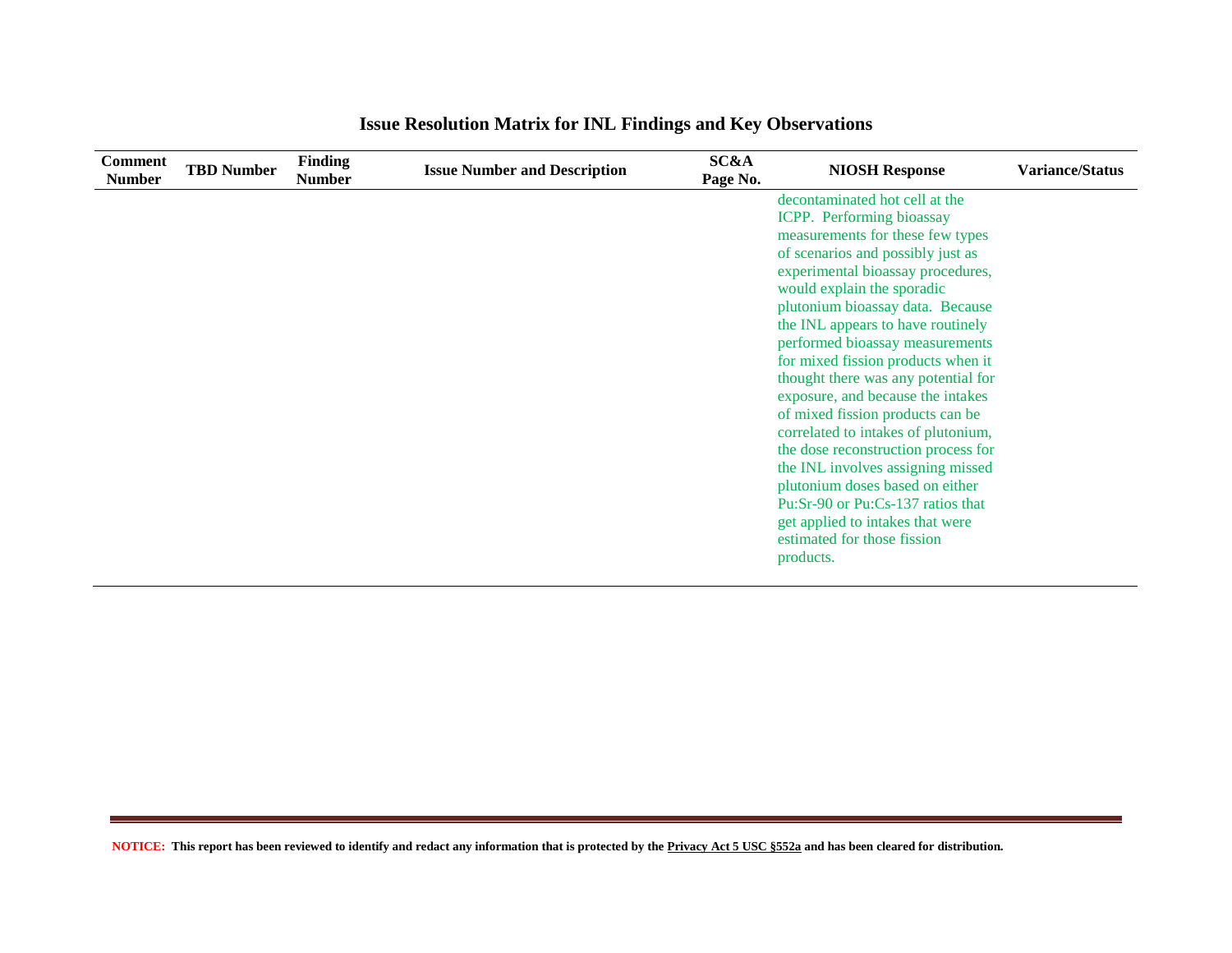| <b>Comment</b><br><b>Number</b> | <b>TBD Number</b>                           | Finding<br><b>Number</b> | <b>Issue Number and Description</b>                                                                                                                                                                                                                                                                                                                                                                                                                                                                                                                                                                                                                                                                                                                       | SC&A<br>Page No. | <b>NIOSH Response</b>                                                                                                                                                                                                                                                                                                         | <b>Variance/Status</b>                                                                                                            |
|---------------------------------|---------------------------------------------|--------------------------|-----------------------------------------------------------------------------------------------------------------------------------------------------------------------------------------------------------------------------------------------------------------------------------------------------------------------------------------------------------------------------------------------------------------------------------------------------------------------------------------------------------------------------------------------------------------------------------------------------------------------------------------------------------------------------------------------------------------------------------------------------------|------------------|-------------------------------------------------------------------------------------------------------------------------------------------------------------------------------------------------------------------------------------------------------------------------------------------------------------------------------|-----------------------------------------------------------------------------------------------------------------------------------|
| 15                              | <b>ORAUT-</b><br><b>TKBS-0007-</b><br>4/5/6 | 1                        | Issue 15: (5.1.3) SL-1 Accident Dose<br>Reconstructions - The TBDs do not evaluate the<br>potential missed internal and external doses or the<br>associated uncertainties for the over 1,000 rescue<br>and cleanup workers involved with the SL-1<br>accident that occurred in January 1961. There was<br>a high potential for significant exposures, because<br>the equipment used and the radiological control<br>policies in place in that era were not as advanced<br>and protective as those in current use. The TBDs<br>should develop adjustment factors related to stay<br>time, dose field estimates, internal dose results,<br>external dose readings, and contamination level<br>estimates.                                                    | 80               | NIOSH has a significant dosimetry<br>history for first-responder and<br>recovery workers at the SL-1<br>facility. The dosimetric records<br>provide enough data to accurately<br>reconstruct doses. In some<br>instances SL-1 specific coworker<br>dose is used. SL-1 dose<br>reconstruction data is addressed in<br>the TBD. | SC&A<br>recommends that<br>this finding remain<br>open for further<br>discussion.                                                 |
| 16                              | <b>ORAUT-</b><br><b>TKBS-0007-6</b>         | 8                        | Issue 16: (5.1.4.1.1) Completeness and Quality of<br><b>INL Beta/Gamma Dosimetry and Record Keeping</b><br>Programs - The identification and determination of<br>missed external dose for workers are heavily<br>influenced by this assumption of confidence, but<br>SC&A found this premise to be unsupported after<br>examining several critical DOE-HQ Tiger Team<br>and DNFSB site audit reports. In addition, many<br>site experts interviewed by SC&A indicated that<br>there were significant deficiencies and<br>inconsistencies in radiation work practices<br>throughout the operating history of the INL<br>facilities. These observations jeopardize the<br>validity of the TBD approaches in reconstructing<br>missed worker external doses. | 96               | Please provide the reports of<br>"significant deficiencies and<br>inconsistencies in radiation work<br>practices" and provide how the<br>NIOSH-derived missed dose<br>calculations are subject to the<br>results of the Tiger Team report.<br>NIOSH has no plans to develop an<br>external coworker dose model.               | SC&A<br>recommends that<br>the WG keep this<br>issue open pending<br>receipt and review<br>of the INL-specific<br>coworker model. |
| 17                              | <b>ORAUT-</b><br><b>TKBS-0007-6</b>         | $\overline{4}$           | Issue 17: (5.1.4.1.2) Penetrating and Non-<br>Penetrating Doses - NIOSH should re-evaluate the<br>missed gamma dose, due to the deficiencies in the<br>procedures and algorithms.                                                                                                                                                                                                                                                                                                                                                                                                                                                                                                                                                                         | 96               | The under-reporting of the<br>penetrating photon doses, due to<br>the two-element film dosimeter's<br>limitation for measuring low<br>energy photon doses, at the INL is                                                                                                                                                      | <b>SC&amp;A</b><br>recommends<br>closing                                                                                          |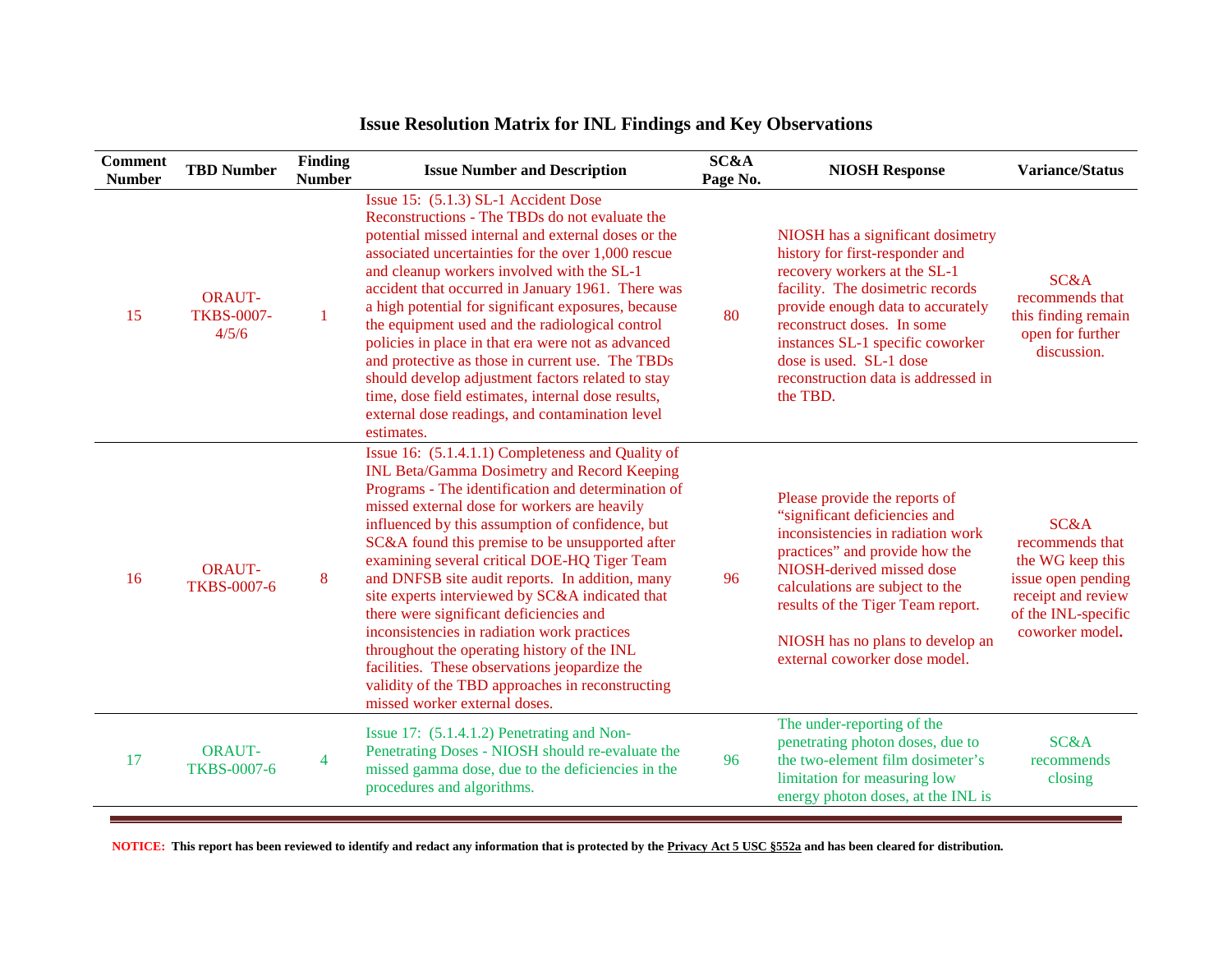| <b>Comment</b><br><b>Number</b> | <b>TBD Number</b> | Finding<br><b>Number</b> | <b>Issue Number and Description</b> | <b>SC&amp;A</b><br>Page No. | <b>NIOSH Response</b>                                                | <b>Variance/Status</b> |
|---------------------------------|-------------------|--------------------------|-------------------------------------|-----------------------------|----------------------------------------------------------------------|------------------------|
|                                 |                   |                          |                                     |                             | much less of a significant situation                                 |                        |
|                                 |                   |                          |                                     |                             | for the majority of exposure                                         |                        |
|                                 |                   |                          |                                     |                             | scenarios than what is being                                         |                        |
|                                 |                   |                          |                                     |                             | indicated by SC&A.                                                   |                        |
|                                 |                   |                          |                                     |                             | <b>INL Health Physics personnel</b>                                  |                        |
|                                 |                   |                          |                                     |                             | have been aware of the dosimeter                                     |                        |
|                                 |                   |                          |                                     |                             | response issues associated with                                      |                        |
|                                 |                   |                          |                                     |                             | low energy photons for many                                          |                        |
|                                 |                   |                          |                                     |                             | years, including at least some of                                    |                        |
|                                 |                   |                          |                                     |                             | the years when the two-element                                       |                        |
|                                 |                   |                          |                                     |                             | film dosimeters were being used.                                     |                        |
|                                 |                   |                          |                                     |                             | However, there were ways for the                                     |                        |
|                                 |                   |                          |                                     |                             | dosimetry personnel to determine                                     |                        |
|                                 |                   |                          |                                     |                             | whether a non-penetrating dose                                       |                        |
|                                 |                   |                          |                                     |                             | was likely attributable to beta or                                   |                        |
|                                 |                   |                          |                                     |                             | low energy photon radiation. One                                     |                        |
|                                 |                   |                          |                                     |                             | such way was noting the ratio of                                     |                        |
|                                 |                   |                          |                                     |                             | the OW and S readings from the                                       |                        |
|                                 |                   |                          |                                     |                             | dosimeter, since this ratio should                                   |                        |
|                                 |                   |                          |                                     |                             | be relatively consistent for similar                                 |                        |
|                                 |                   |                          |                                     |                             | radiation fields (i.e., in terms of                                  |                        |
|                                 |                   |                          |                                     |                             | radiation type and energy                                            |                        |
|                                 |                   |                          |                                     |                             | distribution). Because the OW                                        |                        |
|                                 |                   |                          |                                     |                             | reading for the two-element film                                     |                        |
|                                 |                   |                          |                                     |                             | dosimeters being used at the INL                                     |                        |
|                                 |                   |                          |                                     |                             | had a significant over-response to<br>low-energy photons, an unusual |                        |
|                                 |                   |                          |                                     |                             | amount of blackening on the OW                                       |                        |
|                                 |                   |                          |                                     |                             | film would be observed when the                                      |                        |
|                                 |                   |                          |                                     |                             | dosimeter was exposed to low                                         |                        |
|                                 |                   |                          |                                     |                             | energy photons. Therefore, an                                        |                        |
|                                 |                   |                          |                                     |                             | OW to S reading ratio that was                                       |                        |
|                                 |                   |                          |                                     |                             | significantly higher than usual                                      |                        |
|                                 |                   |                          |                                     |                             |                                                                      |                        |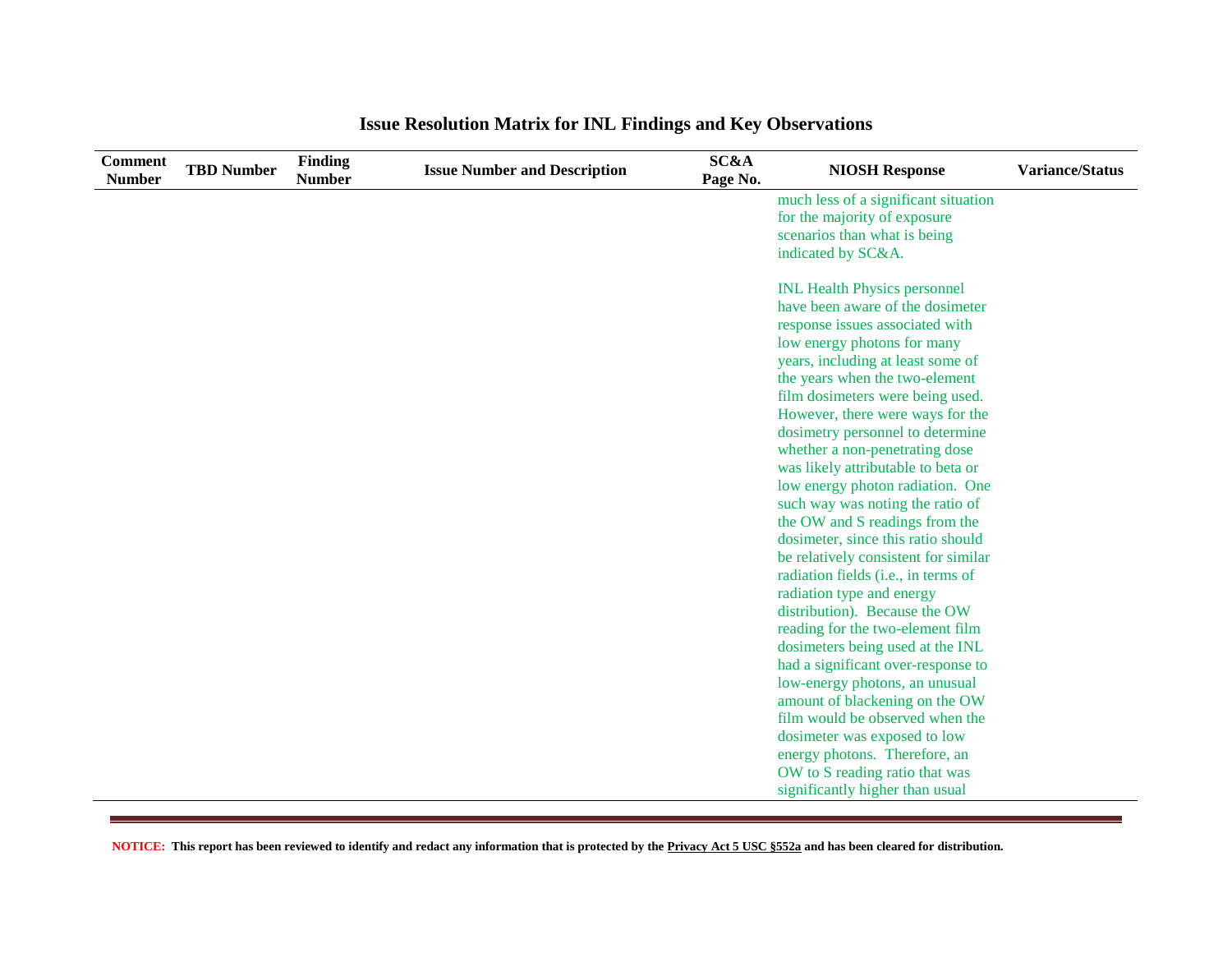| <b>Comment</b><br><b>Number</b> | <b>TBD Number</b> | <b>Finding</b><br><b>Number</b> | <b>Issue Number and Description</b> | <b>SC&amp;A</b><br>Page No. | <b>NIOSH Response</b>                                                 | <b>Variance/Status</b> |
|---------------------------------|-------------------|---------------------------------|-------------------------------------|-----------------------------|-----------------------------------------------------------------------|------------------------|
|                                 |                   |                                 |                                     |                             | would be an indication that the                                       |                        |
|                                 |                   |                                 |                                     |                             | worker's non-penetrating dose                                         |                        |
|                                 |                   |                                 |                                     |                             | contained a significant                                               |                        |
|                                 |                   |                                 |                                     |                             | contribution from low-energy                                          |                        |
|                                 |                   |                                 |                                     |                             | photon exposure. Also, using such                                     |                        |
|                                 |                   |                                 |                                     |                             | dosimeter readings as is would                                        |                        |
|                                 |                   |                                 |                                     |                             | potentially result in a significant                                   |                        |
|                                 |                   |                                 |                                     |                             | overestimate of the non-                                              |                        |
|                                 |                   |                                 |                                     |                             | penetrating dose that was being                                       |                        |
|                                 |                   |                                 |                                     |                             | reported and could potentially<br>have resulted in a dose limit being |                        |
|                                 |                   |                                 |                                     |                             | exceeded. Therefore, it was in the                                    |                        |
|                                 |                   |                                 |                                     |                             | INL's best interest to at least be.                                   |                        |
|                                 |                   |                                 |                                     |                             | somewhat familiar with the OW to                                      |                        |
|                                 |                   |                                 |                                     |                             | S reading ratios and the photon                                       |                        |
|                                 |                   |                                 |                                     |                             | energy distributions for the various                                  |                        |
|                                 |                   |                                 |                                     |                             | exposure scenarios and to adjust                                      |                        |
|                                 |                   |                                 |                                     |                             | any doses that were too high                                          |                        |
|                                 |                   |                                 |                                     |                             | because of the dosimeter's over-                                      |                        |
|                                 |                   |                                 |                                     |                             | response to low energy photons.                                       |                        |
|                                 |                   |                                 |                                     |                             | In addition to the unusual amount                                     |                        |
|                                 |                   |                                 |                                     |                             | blackening that would have been                                       |                        |
|                                 |                   |                                 |                                     |                             | observed on the OW dosimeter,                                         |                        |
|                                 |                   |                                 |                                     |                             | the survey instrument readings                                        |                        |
|                                 |                   |                                 |                                     |                             | would have indicated to the INL                                       |                        |
|                                 |                   |                                 |                                     |                             | Health Physics personnel that the                                     |                        |
|                                 |                   |                                 |                                     |                             | "beta" doses based on the                                             |                        |
|                                 |                   |                                 |                                     |                             | dosimeter results were being                                          |                        |
|                                 |                   |                                 |                                     |                             | significantly over-reported and                                       |                        |
|                                 |                   |                                 |                                     |                             | that they were likely seeing the                                      |                        |
|                                 |                   |                                 |                                     |                             | effect of the dosimeter's over-                                       |                        |
|                                 |                   |                                 |                                     |                             | response to low energy photon<br>radiation, since the hand held       |                        |
|                                 |                   |                                 |                                     |                             | survey instruments that were                                          |                        |
|                                 |                   |                                 |                                     |                             |                                                                       |                        |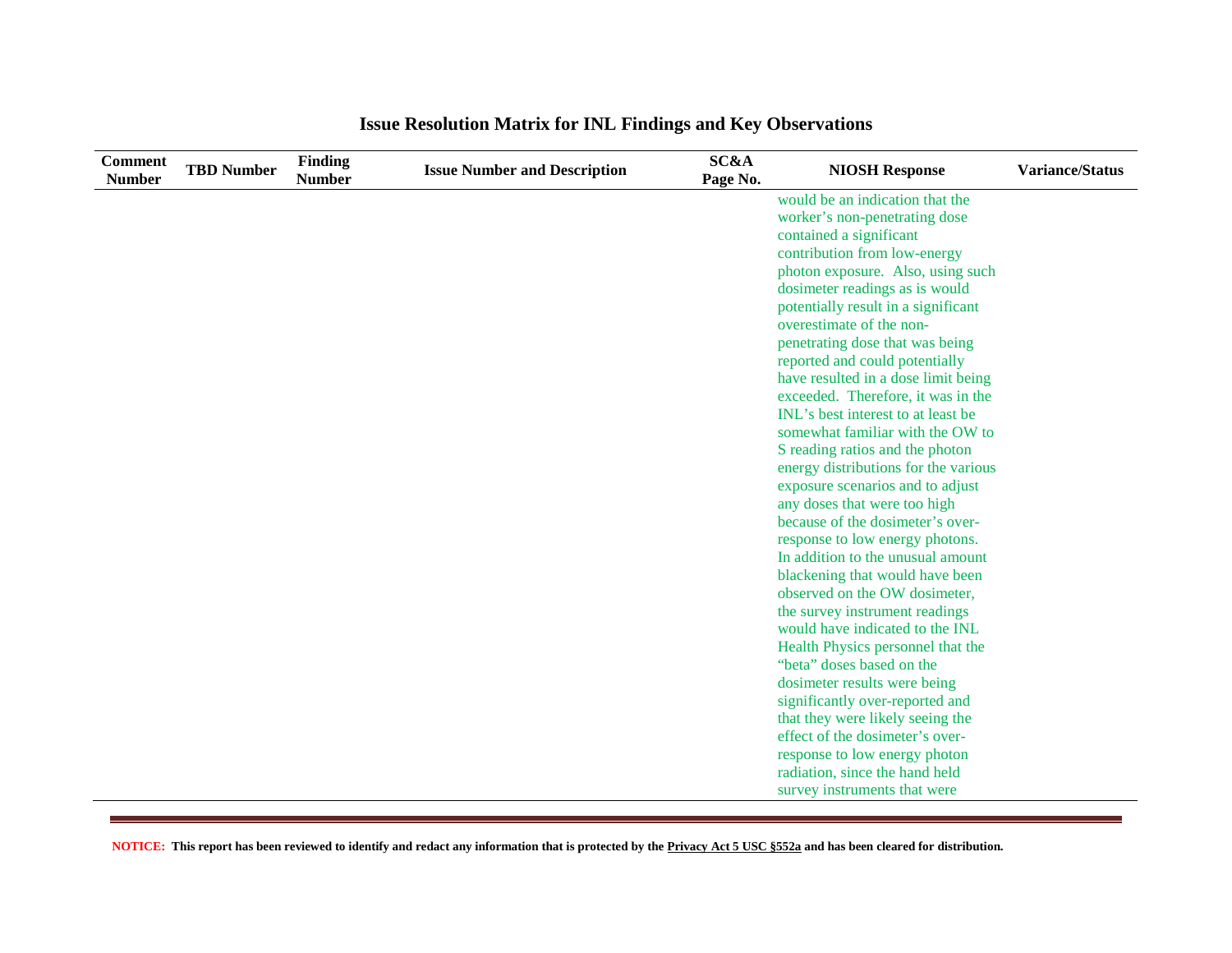| <b>Comment</b><br><b>Number</b> | <b>TBD Number</b>                   | Finding<br><b>Number</b> | <b>Issue Number and Description</b>                                                                                                                                                                                                                  | SC&A<br>Page No. | <b>NIOSH Response</b>                                                                                                                                                                                                                                                                                                                                                                                                                                                                                                                                                                                                                                                                                                                                                                                                                                                                                                                                                                                                                                                                              | <b>Variance/Status</b>                   |
|---------------------------------|-------------------------------------|--------------------------|------------------------------------------------------------------------------------------------------------------------------------------------------------------------------------------------------------------------------------------------------|------------------|----------------------------------------------------------------------------------------------------------------------------------------------------------------------------------------------------------------------------------------------------------------------------------------------------------------------------------------------------------------------------------------------------------------------------------------------------------------------------------------------------------------------------------------------------------------------------------------------------------------------------------------------------------------------------------------------------------------------------------------------------------------------------------------------------------------------------------------------------------------------------------------------------------------------------------------------------------------------------------------------------------------------------------------------------------------------------------------------------|------------------------------------------|
|                                 |                                     |                          |                                                                                                                                                                                                                                                      |                  | carried during most hot jobs did<br>not over-respond to the low energy<br>photons.                                                                                                                                                                                                                                                                                                                                                                                                                                                                                                                                                                                                                                                                                                                                                                                                                                                                                                                                                                                                                 |                                          |
| 18                              | <b>ORAUT-</b><br><b>TKBS-0007-6</b> | $\mathbf{O}$             | Issue 18: (5.1.4.1.3) Correction For Beta Doses –<br>NIOSH should develop a method to consistently<br>account for uncertainties in dosimetry readings.<br>Claimant-favorable correction factors should be<br>developed for beta dose reconstruction. | 97               | Table 6-9 in the TBD provides<br>correction factors for under-<br>reporting. Comment 18 quotes the<br>following statement along with<br>several others from OCAS-IG-<br>001, which are quotes from<br>Revision 1 (OCAS 2002) versus<br>Revision 3 (OCAS 2007) of the<br>OCAS-IG-001 and some of which<br>is no longer in OCAS-IG-001. "If<br>individual energy distribution<br>information is not available for<br>two-element film badges, the open<br>window dose should be used as a<br>claimant friendly estimate of the<br>30 to 250 keV dose." However,<br>the comment didn't quote some<br>statements that were in between<br>the quoted statements. One such<br>statement was, "When monitoring<br>data do not indicate the relative<br>energy distribution, the<br>distribution can be estimated based<br>upon either the site radionuclide<br>inventory or the relative energy<br>distribution which can be<br>estimated for most facilities based<br>upon a review of historical<br>operations," which is still a<br>statement in Revision 3 of OCAS-<br>IG-001 (OCAS 2007) and is what | <b>SC&amp;A</b><br>recommends<br>closing |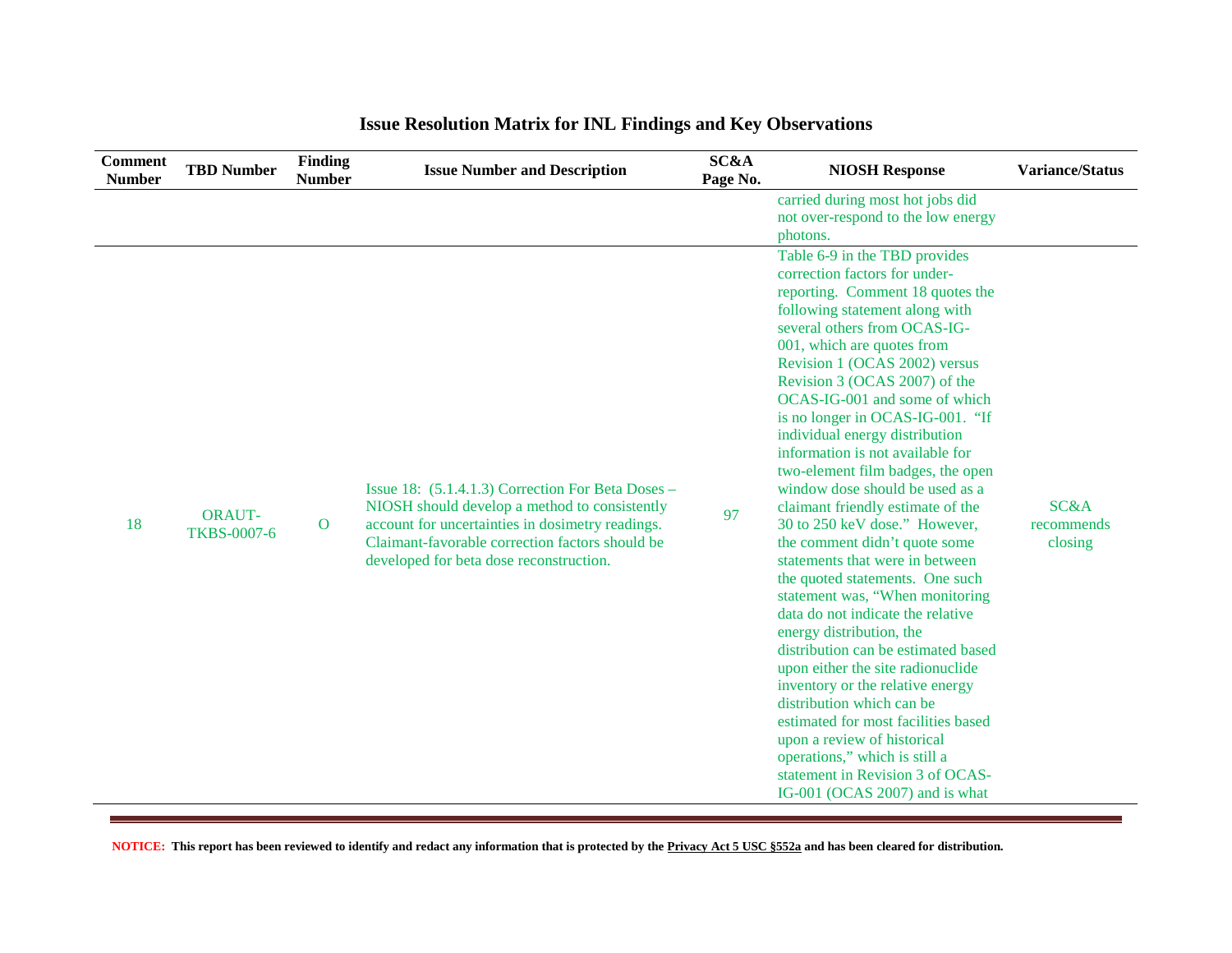| <b>Comment</b><br><b>Number</b> | <b>TBD Number</b> | <b>Finding</b><br><b>Number</b> | <b>Issue Number and Description</b> | <b>SC&amp;A</b><br>Page No. | <b>NIOSH Response</b>                                         | <b>Variance/Status</b> |
|---------------------------------|-------------------|---------------------------------|-------------------------------------|-----------------------------|---------------------------------------------------------------|------------------------|
|                                 |                   |                                 |                                     |                             | was used for the INL TBD. The                                 |                        |
|                                 |                   |                                 |                                     |                             | photon energy distribution of 25%                             |                        |
|                                 |                   |                                 |                                     |                             | 30–250 keV photons and 75%                                    |                        |
|                                 |                   |                                 |                                     |                             | >250 keV photons in the INL TBD                               |                        |
|                                 |                   |                                 |                                     |                             | is claimant-favorable for the                                 |                        |
|                                 |                   |                                 |                                     |                             | majority of exposure scenarios at                             |                        |
|                                 |                   |                                 |                                     |                             | the INL, based on the radioactivity                           |                        |
|                                 |                   |                                 |                                     |                             | in The Materials Test Reactor's                               |                        |
|                                 |                   |                                 |                                     |                             | (MTR's) spent reactor and the                                 |                        |
|                                 |                   |                                 |                                     |                             | waste stream for the ICPP (see                                |                        |
|                                 |                   |                                 |                                     |                             | attached file). MicroShield                                   |                        |
|                                 |                   |                                 |                                     |                             | calculations indicate that 88.9% of                           |                        |
|                                 |                   |                                 |                                     |                             | the photons in the spent MTR                                  |                        |
|                                 |                   |                                 |                                     |                             | reactor fuel have an energy greater                           |                        |
|                                 |                   |                                 |                                     |                             | than 300 keV, and that percentage                             |                        |
|                                 |                   |                                 |                                     |                             | increases to 98.8% for the ICPP's                             |                        |
|                                 |                   |                                 |                                     |                             | waste stream that contains all of                             |                        |
|                                 |                   |                                 |                                     |                             | the fission products and                                      |                        |
|                                 |                   |                                 |                                     |                             | transuranics. It should also be                               |                        |
|                                 |                   |                                 |                                     |                             | noted that these energy                                       |                        |
|                                 |                   |                                 |                                     |                             | distributions do not account for the                          |                        |
|                                 |                   |                                 |                                     |                             | effect from any minimal shielding                             |                        |
|                                 |                   |                                 |                                     |                             | that would have been in place for                             |                        |
|                                 |                   |                                 |                                     |                             | most exposure scenarios and<br>would have further reduced the |                        |
|                                 |                   |                                 |                                     |                             |                                                               |                        |
|                                 |                   |                                 |                                     |                             | amount of low-energy photons that                             |                        |
|                                 |                   |                                 |                                     |                             | the workers were being exposed                                |                        |
|                                 |                   |                                 |                                     |                             | to.                                                           |                        |
|                                 |                   |                                 |                                     |                             | In addition, the potential under-                             |                        |
|                                 |                   |                                 |                                     |                             | reporting of the penetrating photon                           |                        |
|                                 |                   |                                 |                                     |                             | doses would have only been able                               |                        |
|                                 |                   |                                 |                                     |                             | to have occurred when the                                     |                        |
|                                 |                   |                                 |                                     |                             | reported non-penetrating dose was                             |                        |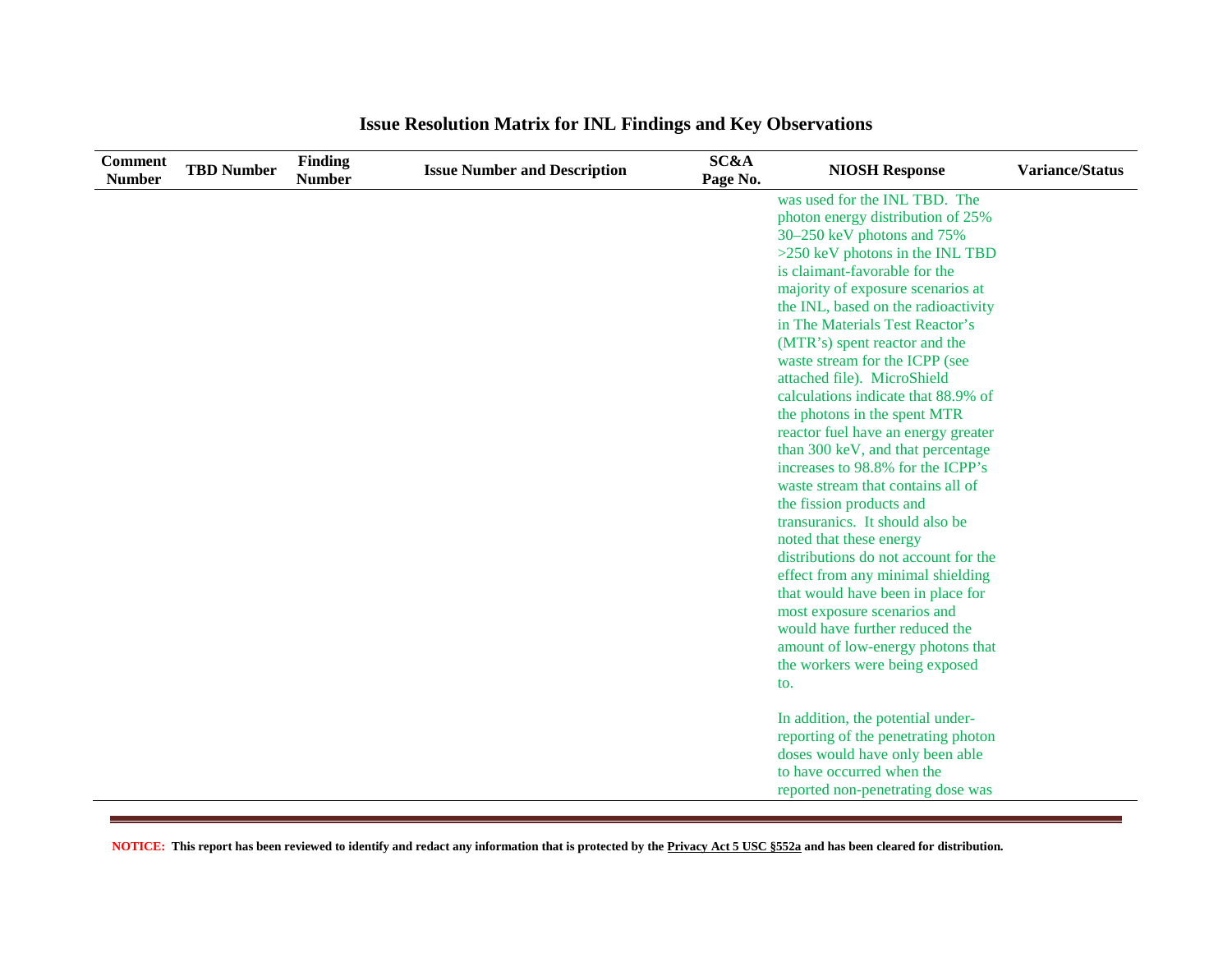| <b>Comment</b><br><b>Number</b> | <b>TBD Number</b> | <b>Finding</b><br><b>Number</b> | <b>Issue Number and Description</b> | <b>SC&amp;A</b><br>Page No. | <b>NIOSH Response</b>                                                | <b>Variance/Status</b> |
|---------------------------------|-------------------|---------------------------------|-------------------------------------|-----------------------------|----------------------------------------------------------------------|------------------------|
|                                 |                   |                                 |                                     |                             | significantly greater than the                                       |                        |
|                                 |                   |                                 |                                     |                             | dosimeter's limit of detection,                                      |                        |
|                                 |                   |                                 |                                     |                             | since the OW reading for the                                         |                        |
|                                 |                   |                                 |                                     |                             | dosimeter would have been                                            |                        |
|                                 |                   |                                 |                                     |                             | capable of detecting the low-                                        |                        |
|                                 |                   |                                 |                                     |                             | energy photons and would have                                        |                        |
|                                 |                   |                                 |                                     |                             | significantly over-responded to                                      |                        |
|                                 |                   |                                 |                                     |                             | them. Therefore, this issue is only                                  |                        |
|                                 |                   |                                 |                                     |                             | potentially applicable to the                                        |                        |
|                                 |                   |                                 |                                     |                             | instances when a significant non-                                    |                        |
|                                 |                   |                                 |                                     |                             | penetrating dose is reported for a                                   |                        |
|                                 |                   |                                 |                                     |                             | specific dosimeter. Because                                          |                        |
|                                 |                   |                                 |                                     |                             | reviews of the dosimetry data for a                                  |                        |
|                                 |                   |                                 |                                     |                             | significant number of cases                                          |                        |
|                                 |                   |                                 |                                     |                             | indicate that the majority of non-                                   |                        |
|                                 |                   |                                 |                                     |                             | penetrating doses reported for                                       |                        |
|                                 |                   |                                 |                                     |                             | most INL workers were either zero                                    |                        |
|                                 |                   |                                 |                                     |                             | or insignificant, NIOSH expects                                      |                        |
|                                 |                   |                                 |                                     |                             | that the number of potentially                                       |                        |
|                                 |                   |                                 |                                     |                             | under-reported penetrating photon                                    |                        |
|                                 |                   |                                 |                                     |                             | doses would have been very small.                                    |                        |
|                                 |                   |                                 |                                     |                             | If SC&A has encountered any                                          |                        |
|                                 |                   |                                 |                                     |                             | specific examples where an INL                                       |                        |
|                                 |                   |                                 |                                     |                             | worker's penetrating dose was                                        |                        |
|                                 |                   |                                 |                                     |                             | likely under-reported, NIOSH<br>would be willing to investigate this |                        |
|                                 |                   |                                 |                                     |                             |                                                                      |                        |
|                                 |                   |                                 |                                     |                             | potential issue further.                                             |                        |
|                                 |                   |                                 |                                     |                             | It should also be noted in                                           |                        |
|                                 |                   |                                 |                                     |                             | Comment 18 that the reference to                                     |                        |
|                                 |                   |                                 |                                     |                             | the correction factor used at the                                    |                        |
|                                 |                   |                                 |                                     |                             | SRS (i.e., the factor of 1.119) is                                   |                        |
|                                 |                   |                                 |                                     |                             | not applicable to other sites.                                       |                        |
|                                 |                   |                                 |                                     |                             |                                                                      |                        |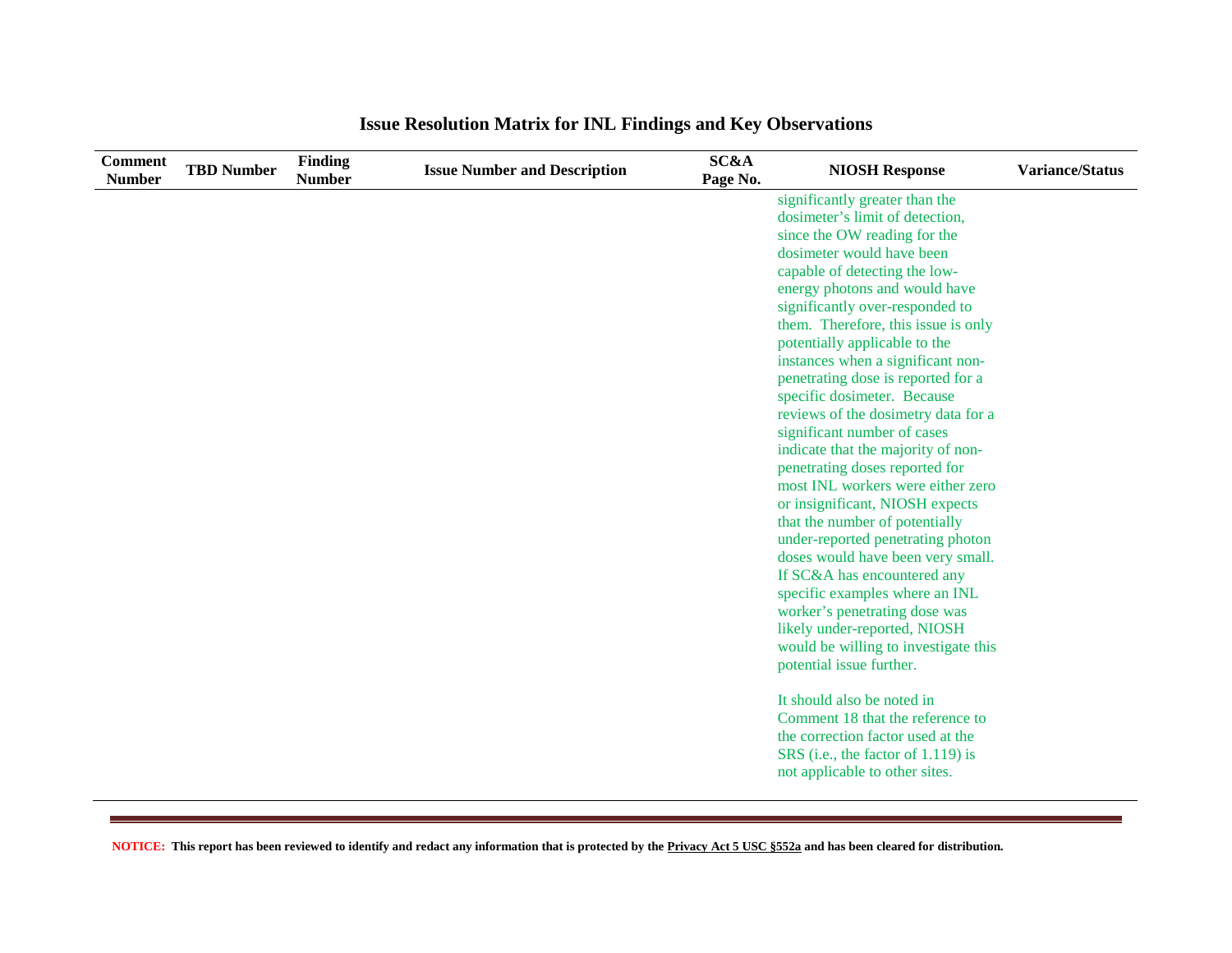| <b>Comment</b><br><b>Number</b> | <b>TBD Number</b>     | <b>Finding</b><br><b>Number</b> | <b>Issue Number and Description</b>                                                                                                                                                                                                                                                                                                                                                                                                                                                                                                     | SC&A<br>Page No. | <b>NIOSH Response</b>                                                                                                                                                                                                                                                                                                                                                                                                                                                                                                                                                                                                                                                                                                                                                                                                                                                                                                                                                                                                                                                                                                                 | <b>Variance/Status</b>                                  |
|---------------------------------|-----------------------|---------------------------------|-----------------------------------------------------------------------------------------------------------------------------------------------------------------------------------------------------------------------------------------------------------------------------------------------------------------------------------------------------------------------------------------------------------------------------------------------------------------------------------------------------------------------------------------|------------------|---------------------------------------------------------------------------------------------------------------------------------------------------------------------------------------------------------------------------------------------------------------------------------------------------------------------------------------------------------------------------------------------------------------------------------------------------------------------------------------------------------------------------------------------------------------------------------------------------------------------------------------------------------------------------------------------------------------------------------------------------------------------------------------------------------------------------------------------------------------------------------------------------------------------------------------------------------------------------------------------------------------------------------------------------------------------------------------------------------------------------------------|---------------------------------------------------------|
| 19                              | ORAUT-<br>TKBS-0007-6 | $\mathbf{O}$                    | Issue 19: (5.1.4.1.4) Angular Dependence<br>Correction Factor for Gamma Dose - NIOSH<br>should provide angular dependence (anatomic<br>geometry) correction factors for external gamma<br>doses, particularly for low-photon energies, where<br>the angular dependence of the sensitivity of the<br>dosimeter is most pronounced. These correction<br>factors are used to account for, for example, the<br>bias introduced by a dosimeter worn at the neck<br>level and the higher doses received by<br>tissues/organs below the waist. | 99               | <b>Revised Response for WG</b><br><b>Review:</b> When appropriate, the<br>Technical Information Bulletin:<br><b>Best Estimate External Dose</b><br>Reconstruction for Glovebox<br>Workers (DCAS-TIB-0010)<br>allows the dose reconstructors to<br>apply a special geometry<br>correction factor to the doses to<br>organs in the lower torso to<br>account for the angular<br>dependence associated with<br>working with radioactive materials<br>in gloveboxes or other benchtop<br>work environments (referred to as<br>just glovebox work after this<br>point) (DCAS 2010). The use of<br>the approach described in DCAS-<br>TIB-0010 to adjust the doses to the<br>organs in the lower torso when<br>glovebox work was performed has<br>since been approved by the<br>Procedures Subcommittee. Even<br>though the external TBD does not<br>refer to DCAS-TIB-0010, the<br>external TBD does refer to<br><b>External Dose Reconstruction</b><br><b>Implementation Guideline (OCAS-</b><br>IG-001), which allows dose<br>reconstructors to adjust organ<br>doses to account for non-uniform<br>exposure geometries (NIOSH<br>2007). | Awaiting<br>SC&A/Board<br>review of updated<br>response |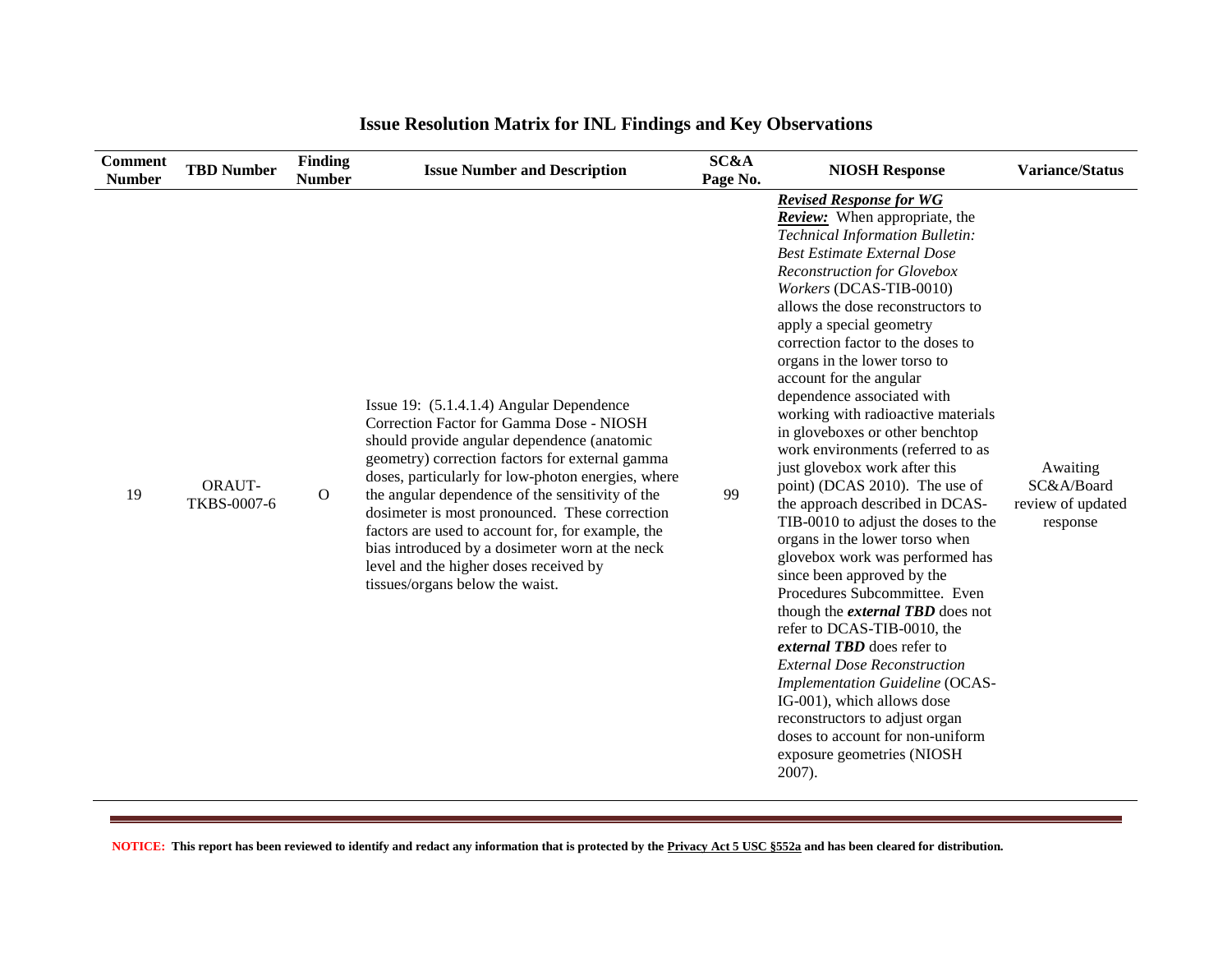| <b>Comment</b><br><b>Number</b> | <b>TBD Number</b> | <b>Finding</b><br><b>Number</b> | <b>Issue Number and Description</b> | <b>SC&amp;A</b><br>Page No. | <b>NIOSH Response</b>                                           | <b>Variance/Status</b> |
|---------------------------------|-------------------|---------------------------------|-------------------------------------|-----------------------------|-----------------------------------------------------------------|------------------------|
|                                 |                   |                                 |                                     |                             | Although the higher level                                       |                        |
|                                 |                   |                                 |                                     |                             | guidance in OCAS-IG-001 already                                 |                        |
|                                 |                   |                                 |                                     |                             | permits the dose reconstructors to                              |                        |
|                                 |                   |                                 |                                     |                             | use DCAS-TIB-0010 to adjust the                                 |                        |
|                                 |                   |                                 |                                     |                             | doses for organs in the lower torso                             |                        |
|                                 |                   |                                 |                                     |                             | when the circumstances are                                      |                        |
|                                 |                   |                                 |                                     |                             | appropriate, NIOSH will add the                                 |                        |
|                                 |                   |                                 |                                     |                             | following to Section 6.4 of                                     |                        |
|                                 |                   |                                 |                                     |                             | ORAUT-TKBS-0007-6 as                                            |                        |
|                                 |                   |                                 |                                     |                             | additional guidance for the dose                                |                        |
|                                 |                   |                                 |                                     |                             | reconstructors.                                                 |                        |
|                                 |                   |                                 |                                     |                             | An underestimation of                                           |                        |
|                                 |                   |                                 |                                     |                             | external dose can occur for                                     |                        |
|                                 |                   |                                 |                                     |                             | organs in the lower torso                                       |                        |
|                                 |                   |                                 |                                     |                             | when workers spend a                                            |                        |
|                                 |                   |                                 |                                     |                             | significant amount of their                                     |                        |
|                                 |                   |                                 |                                     |                             | time working with radioactive                                   |                        |
|                                 |                   |                                 |                                     |                             | materials in gloveboxes or                                      |                        |
|                                 |                   |                                 |                                     |                             | other benchtop work                                             |                        |
|                                 |                   |                                 |                                     |                             | environments (referred to as                                    |                        |
|                                 |                   |                                 |                                     |                             | just glovebox work after this                                   |                        |
|                                 |                   |                                 |                                     |                             | point). At the INL site,                                        |                        |
|                                 |                   |                                 |                                     |                             | glovebox work involving                                         |                        |
|                                 |                   |                                 |                                     |                             | radioactive materials was                                       |                        |
|                                 |                   |                                 |                                     |                             | predominately performed in                                      |                        |
|                                 |                   |                                 |                                     |                             | laboratory settings, uranium                                    |                        |
|                                 |                   |                                 |                                     |                             | processing areas, some                                          |                        |
|                                 |                   |                                 |                                     |                             | settings requiring work in an                                   |                        |
|                                 |                   |                                 |                                     |                             | inert atmosphere, certain                                       |                        |
|                                 |                   |                                 |                                     |                             | maintenance applications, and<br>at sample collection stations. |                        |
|                                 |                   |                                 |                                     |                             |                                                                 |                        |
|                                 |                   |                                 |                                     |                             | In general, DCAS-TIB-0010                                       |                        |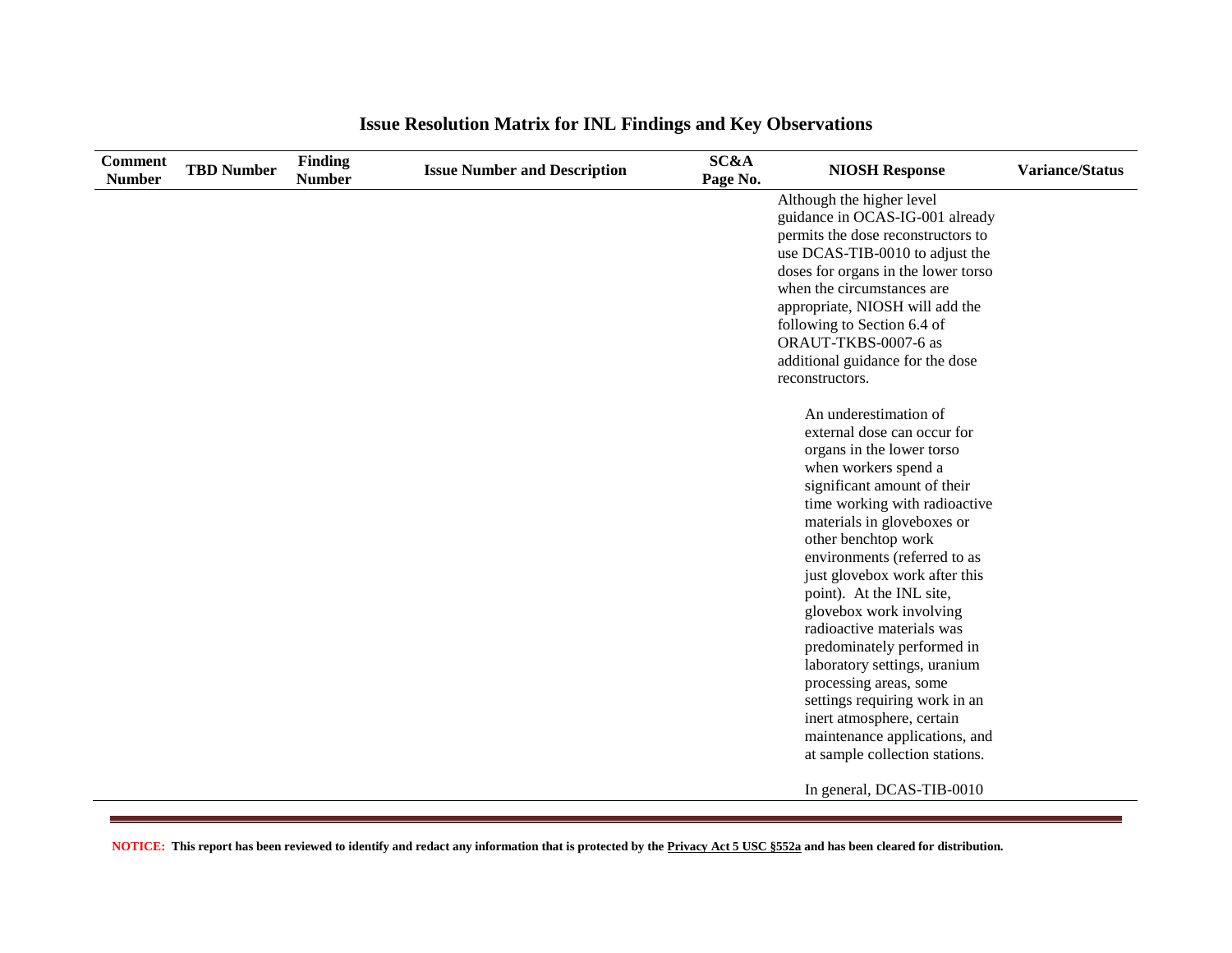| <b>Comment</b><br><b>Number</b> | <b>TBD Number</b>                   | Finding<br><b>Number</b> | <b>Issue Number and Description</b>                                                                                                                                                                                                                                    | SC&A<br>Page No. | <b>NIOSH Response</b>                                                                                                                                                                                                                                                                                                                                                | <b>Variance/Status</b>        |
|---------------------------------|-------------------------------------|--------------------------|------------------------------------------------------------------------------------------------------------------------------------------------------------------------------------------------------------------------------------------------------------------------|------------------|----------------------------------------------------------------------------------------------------------------------------------------------------------------------------------------------------------------------------------------------------------------------------------------------------------------------------------------------------------------------|-------------------------------|
|                                 |                                     |                          |                                                                                                                                                                                                                                                                        |                  | adjustments to the measured<br>and missed external photon<br>and neutron doses should be<br>considered for cancer organs<br>in the lower torso when<br>glovebox work is indicated in<br>claim documents (e.g. the<br>computer assisted telephone<br>interview) and when the<br>identified places of work or<br>work activities would have<br>included glovebox work. |                               |
| 20                              | <b>ORAUT-</b><br><b>TKBS-0007-6</b> | $\mathbf{O}$             | Issue 20: (5.1.4.1.5) Restating Beta Dose As<br>Gamma Dose - It is not claimant favorable to state<br>that the entire dose measured in the open window<br>is due to the beta dose.                                                                                     | 99               | Open window beta dose is<br>discussed in OCAS-IG-001.<br>Please provide a basis for these<br>opinions – where has SC&A found<br>data supporting <30 keV photons?                                                                                                                                                                                                     | SC&A<br>recommends<br>closing |
| 21                              | <b>ORAUT-</b><br><b>TKBS-0007-6</b> | $\overline{O}$           | Issue 21: $(5.1.4.1.6)$ Photon Spectrum Split –<br>NIOSH should provide guidance assigning dose<br>values for the 30 keV <e<250 and="" e="" kev="">250 keV<br/>regions.</e<250>                                                                                        | 99               | Photon energy ranges are based<br>upon the predominant<br>radionuclides found in the<br>workplace. Scenarios, like those<br>discussed in the SC&A report<br>would be reconstructed on a case-<br>by-case basis. Please provide a<br>basis for these statements and for<br>the SC&A opinion that a 50/50<br>energy range is more appropriate.                         | SC&A<br>recommends<br>closing |
| 22                              | <b>ORAUT-</b><br><b>TKBS-0007-6</b> | $\mathbf{O}$             | Issue 22: (5.1.4.1.7) Immersion Dose - The dose<br>recorded on a dosimeter due to a semi-infinite<br>cloud irradiation would be approximately half of<br>the actual dose received. NIOSH should,<br>therefore, consider a weighting factor of 2 for<br>immersion dose. | 100              | NIOSH does not use personnel<br>whole-body or extremity<br>dosimeter data to estimate internal<br>doses. The comment listed in this<br>matrix does not appear to coincide<br>with the discussion in the SC&A                                                                                                                                                         | Closed                        |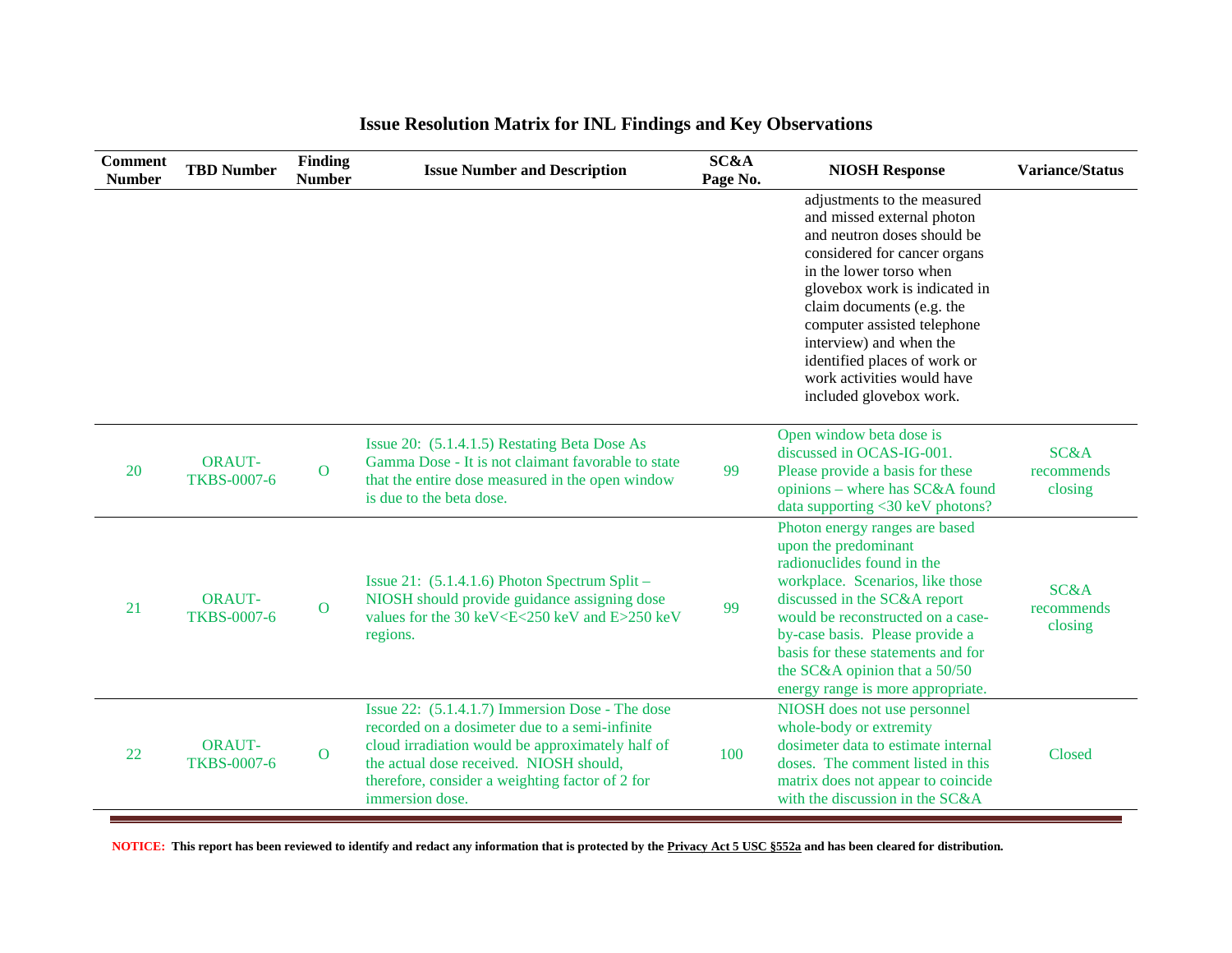| <b>Comment</b><br><b>Number</b> | <b>TBD Number</b>                   | Finding<br><b>Number</b> | <b>Issue Number and Description</b>                                                                                                                                                                                                                                                                                                                                                                                                                                                                                                                                                                                                                 | SC&A<br>Page No. | <b>NIOSH Response</b>                                                                                                                                                                                                                                                                                                                                                                                                                                                                                                                                                                                                                                                                                                                                                                                     | <b>Variance/Status</b>                                                            |
|---------------------------------|-------------------------------------|--------------------------|-----------------------------------------------------------------------------------------------------------------------------------------------------------------------------------------------------------------------------------------------------------------------------------------------------------------------------------------------------------------------------------------------------------------------------------------------------------------------------------------------------------------------------------------------------------------------------------------------------------------------------------------------------|------------------|-----------------------------------------------------------------------------------------------------------------------------------------------------------------------------------------------------------------------------------------------------------------------------------------------------------------------------------------------------------------------------------------------------------------------------------------------------------------------------------------------------------------------------------------------------------------------------------------------------------------------------------------------------------------------------------------------------------------------------------------------------------------------------------------------------------|-----------------------------------------------------------------------------------|
|                                 |                                     |                          |                                                                                                                                                                                                                                                                                                                                                                                                                                                                                                                                                                                                                                                     |                  | review report. This comment may<br>be an error because there is no<br>mention of semi-infinite cloud<br>exposures in the TBD.                                                                                                                                                                                                                                                                                                                                                                                                                                                                                                                                                                                                                                                                             |                                                                                   |
| 23                              | ORAUT-<br>TKBS-0007-6               | 9                        | Issue $23: (5.1.4.1.8)$ High-Risk Jobs<br>(Beta/Gamma Exposure) - Site experts interviewed<br>by SC&A classified INL as an "acute dose" site,<br>with a significant number of facilities, operations,<br>experiments, and occurrences providing the<br>possibility of personnel receiving dangerous levels<br>of radiation. NIOSH did not evaluate<br>comprehensively the facility and field data to<br>identify and separate out the high-risk or high-dose<br>jobs for worker external exposures. This<br>information is essential for dose reconstructors to<br>fill in the data gap when dose records in a<br>claimant's file are not complete. | 100              | Please provide a basis for these<br>statements regarding NIOSH<br>evaluation of facility and field<br>data. The referenced section of the<br>SC&A report does not appear to<br>relate to the comment provided.<br>The report discusses beta dose and<br>hot particles. NIOSH would only<br>perform dose reconstruction for<br>hot particles or unreported skin<br>contamination that were<br>documented. There is no<br>reasonable way to estimate hot<br>particle doses without monitoring<br>data.<br>03/12/14 Update: As tasked<br>during the 2011 INL Working<br>Group meeting, NIOSH has<br>conducted additional research on<br>INL practices to monitor and<br>control skin contamination. The<br>results of that investigation have<br>been provided to the INL working<br>group in a white paper. | SC&A<br>recommends that<br>this finding remain<br>open for further<br>discussion. |
| 24                              | <b>ORAUT-</b><br><b>TKBS-0007-6</b> | $\mathbf{O}$             | Issue 24: (5.1.4.1.9) Extremity Dose - NISOH<br>should evaluate the potential for missed extremity<br>dose for workers working in facilities where<br>highly contaminated equipment, piping,<br>instruments, valves, and systems resulted in                                                                                                                                                                                                                                                                                                                                                                                                        | 100              | NIOSH is currently pursuing<br>development of formal project<br>(TIB) guidance to address this<br>issue. Refer to the submitted<br>paper for background information                                                                                                                                                                                                                                                                                                                                                                                                                                                                                                                                                                                                                                       | SC&A<br>recommendation is<br>pending a review<br>of NIOSH's<br>response to its WG |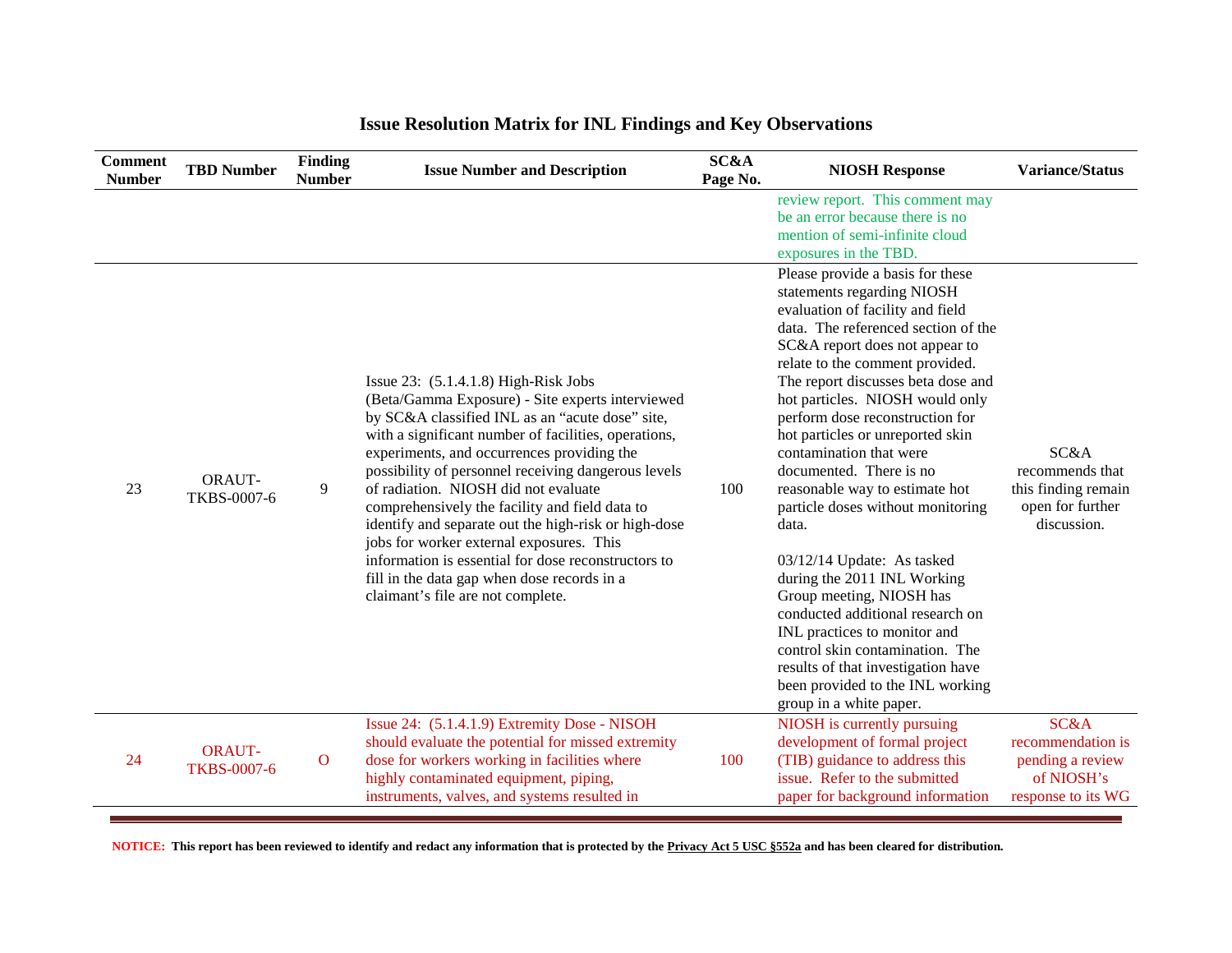| <b>Comment</b><br><b>Number</b> | <b>TBD Number</b>                   | <b>Finding</b><br><b>Number</b> | <b>Issue Number and Description</b>                                                                                                                                                                                                                                                                                                                                                                                                                                                                                                                                                  | SC&A<br>Page No. | <b>NIOSH Response</b>                                                                                                                                                                                                                                                                                                                                                                                                                                                                                                                    | <b>Variance/Status</b>                   |
|---------------------------------|-------------------------------------|---------------------------------|--------------------------------------------------------------------------------------------------------------------------------------------------------------------------------------------------------------------------------------------------------------------------------------------------------------------------------------------------------------------------------------------------------------------------------------------------------------------------------------------------------------------------------------------------------------------------------------|------------------|------------------------------------------------------------------------------------------------------------------------------------------------------------------------------------------------------------------------------------------------------------------------------------------------------------------------------------------------------------------------------------------------------------------------------------------------------------------------------------------------------------------------------------------|------------------------------------------|
|                                 |                                     |                                 | exposures in confined spaces to hands.                                                                                                                                                                                                                                                                                                                                                                                                                                                                                                                                               |                  | on this issue.                                                                                                                                                                                                                                                                                                                                                                                                                                                                                                                           | action item.                             |
|                                 |                                     |                                 |                                                                                                                                                                                                                                                                                                                                                                                                                                                                                                                                                                                      |                  | <b>INL</b> assigned extremity dosimetry<br>when needed. For other workers,<br>NIOSH will address this on a case-<br>by-case basis – we routinely use<br>multiplication factors to account<br>for geometry differences for<br>cancer on extremities when the EE<br>was a "hands-on" worker.<br>03/12/14 Update: As tasked during<br>the 2011 INL Working Group<br>meeting, NIOSH has conducted a<br>review of INL/ANL-W claims<br>with extremity cancers. The<br>results of the review have been<br>provided to the INL working<br>group. |                                          |
| 25                              | <b>ORAUT-</b><br><b>TKBS-0007-6</b> | $\mathbf{O}$                    | Issue 25: (5.1.4.1.10) Discrepancies between PIC<br>and Film Reading - NIOSH should compare PIC<br>versus film badge data (i.e., shallow and deep),<br>and ensure that all the dose has been captured by<br>the film badge. It is important to note that some<br>PICs were worn for only the length of the job, so<br>the discrepancy between readings of the two-<br>dosimeter systems cannot be explained by drifting.<br><b>Expanded:</b> Many difficulties in comparing PIC<br>readings and film results make agreement within a<br>factor of two the best that can be expected. | 100              | The PIC is not a legal record and<br>is a lower-preference for<br>reconstructing dose. The PIC<br>typically over-responded to site<br>photon energies and was sensitive<br>to shock. They are designed for<br>use in the field to get a real-time<br>exposure reading until the<br>dosimeter could be read at a later<br>time.                                                                                                                                                                                                           | Closed                                   |
| 26                              | <b>ORAUT-</b><br><b>TKBS-0007-6</b> | $\overline{O}$                  | Minimum Detection Limit - NIOSH should re-<br>evaluate the approach in determining the MDL of<br>the dosimetry system by taking into account the                                                                                                                                                                                                                                                                                                                                                                                                                                     | 101              | This observation is similar to<br>finding 3 listed below (Comment<br>27). The response to the finding                                                                                                                                                                                                                                                                                                                                                                                                                                    | <b>SC&amp;A</b><br>recommends<br>closing |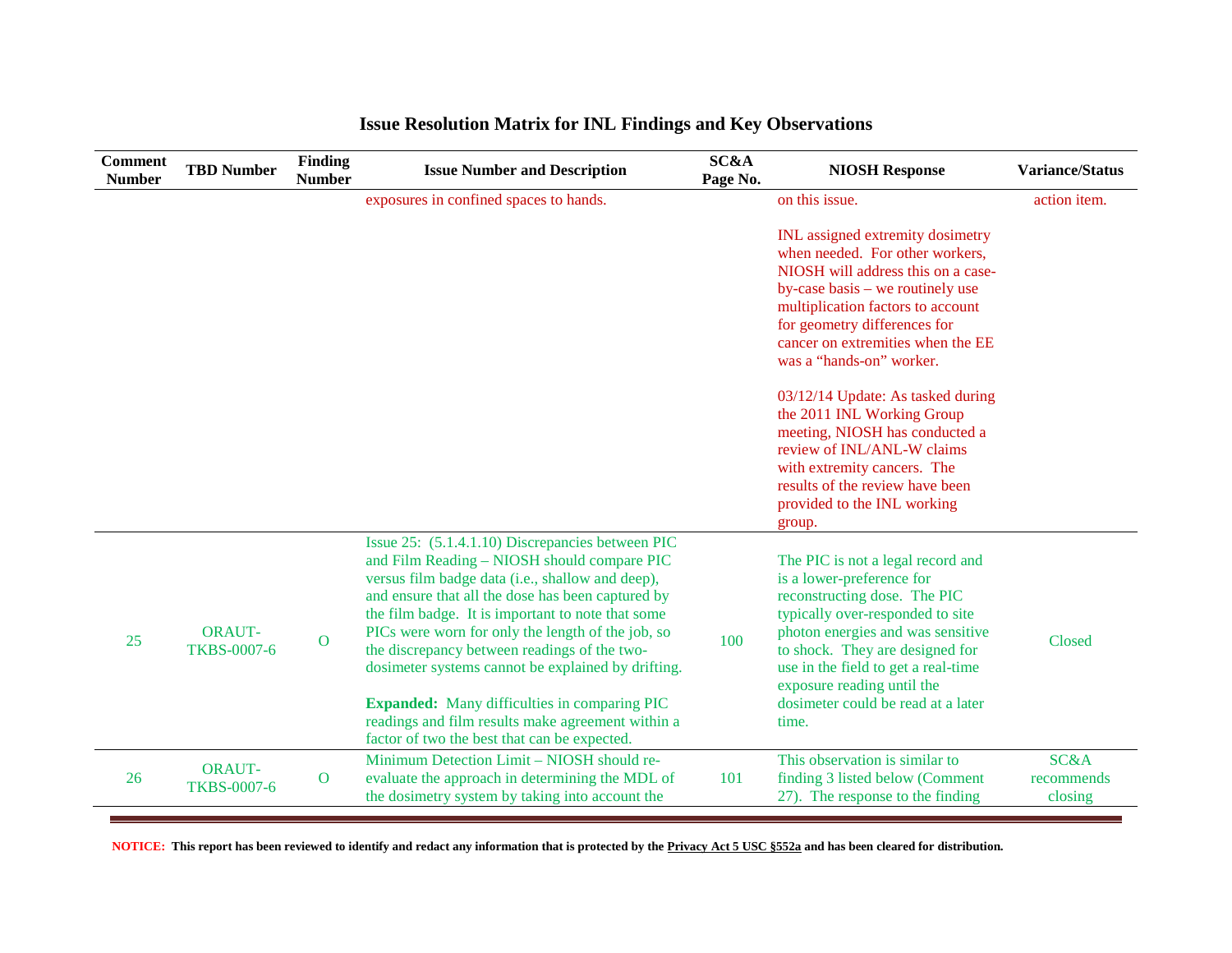| <b>Comment</b><br><b>Number</b> | <b>TBD Number</b>                   | <b>Finding</b><br><b>Number</b> | <b>Issue Number and Description</b>                                                                                                                                                                                                                                                                                                                                                                                                                                                                                                                                                                                                                                                                                                                                                                                                                                | SC&A<br>Page No. | <b>NIOSH Response</b>                                                                                                                                                                                                                                                                                                                                                                                                                                                                   | <b>Variance/Status</b>                                |
|---------------------------------|-------------------------------------|---------------------------------|--------------------------------------------------------------------------------------------------------------------------------------------------------------------------------------------------------------------------------------------------------------------------------------------------------------------------------------------------------------------------------------------------------------------------------------------------------------------------------------------------------------------------------------------------------------------------------------------------------------------------------------------------------------------------------------------------------------------------------------------------------------------------------------------------------------------------------------------------------------------|------------------|-----------------------------------------------------------------------------------------------------------------------------------------------------------------------------------------------------------------------------------------------------------------------------------------------------------------------------------------------------------------------------------------------------------------------------------------------------------------------------------------|-------------------------------------------------------|
|                                 |                                     |                                 | system uncertainties.                                                                                                                                                                                                                                                                                                                                                                                                                                                                                                                                                                                                                                                                                                                                                                                                                                              |                  | also satisfies this observation.                                                                                                                                                                                                                                                                                                                                                                                                                                                        |                                                       |
|                                 |                                     |                                 | <b>Expanded:</b> The selection of 10 mrem as the MDL<br>[minimum detection limit] for high energy gamma<br>is questionable. Even for modern densitometers<br>and film, it is a challenge to achieve this level, as a<br>single density "click" can correspond to greater<br>than 10 mrem for high-energy gamma radiation;<br>this is not a problem, however, for intermediate<br>and low-energy x-rays. Rather, one click of the<br>densitometry system may correspond to 15 or 20<br>mrem for 660 keV or 1.2 MeV gammas, for<br>example. If the claim is made that 10 mrem is a<br>valid choice for the MDL, then supporting<br>materials should be provided, such as film dose-to-<br>density curves and densitometer calibration data.<br>Other sites (e.g., Savannah River Site - SRS) have<br>adopted 40 mrem as the high-energy gamma MDL<br>for early film. |                  |                                                                                                                                                                                                                                                                                                                                                                                                                                                                                         |                                                       |
| 27                              | <b>ORAUT-</b><br><b>TKBS-0007-6</b> | $\overline{3}$                  | Issue 27: (5.1.4.1.12) Minimum Reporting Level<br>(Beta/Gamma) - NIOSH does not provide<br>adequate information supporting the use of chosen<br>detection threshold levels to represent the MRL<br>values for gamma film badges and TLDs. The use<br>of MRL/2 as the missed external dose for dose<br>reconstruction per OCAS-IG-001 is not claimant<br>favorable for claims where the probability of<br>causation value is close to 50%. In addition,<br>NIOSH should re-evaluate the MRL values used<br>and provide more supportable default values.                                                                                                                                                                                                                                                                                                             | 103              | The MRLs used in the INL TBD<br>are based on peer-reviewed and<br>published, scientific documents as<br>referenced in table 6-15 (see<br>footnote b in Rev. 2 of the TBD).<br>Comments on OCAS-IG-001 are<br>usually more programmatic in<br>nature and not part of a specific<br>site. In this case, the reviewer's<br>comment is not accurate. MRL/2<br>is assigned a lognormal<br>distribution as required in OCAS-<br>IG-001 and discussion of<br>uncertainty may be found therein. | SC&A<br>recommends that<br>this issue remain<br>open. |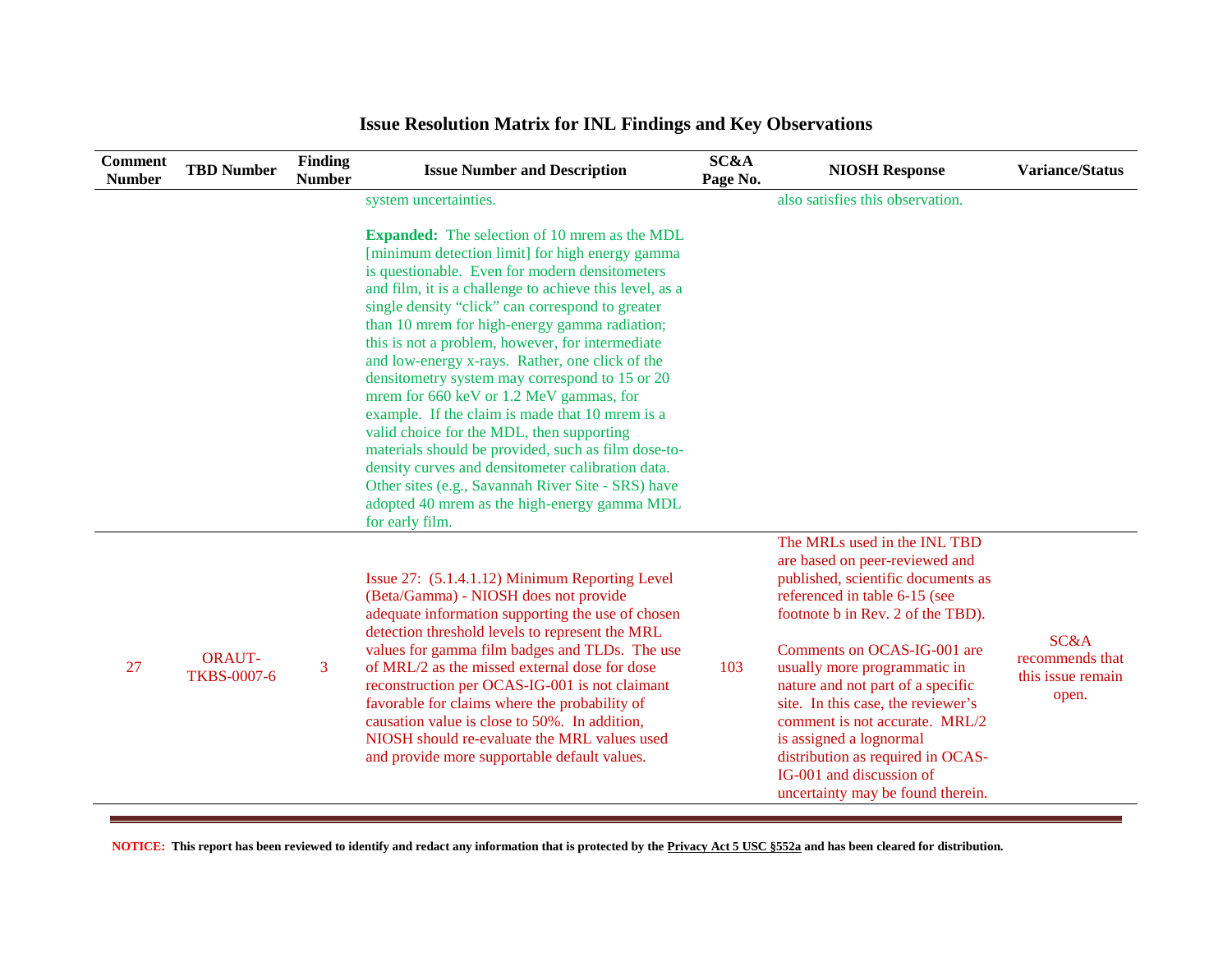| <b>Comment</b><br><b>Number</b> | <b>TBD Number</b>                   | Finding<br><b>Number</b> | <b>Issue Number and Description</b>                                                                                                                                                                                                                                                                                                                                                                                                                                                                                                                                                                                                                                                                                                                                                                                                                                                                                                                                                         | SC&A<br>Page No. | <b>NIOSH Response</b>                                                                                                                                                                                                                                                                                                                                                                                                                                                                                                                                                                                                                                                                                                                     | <b>Variance/Status</b>                       |
|---------------------------------|-------------------------------------|--------------------------|---------------------------------------------------------------------------------------------------------------------------------------------------------------------------------------------------------------------------------------------------------------------------------------------------------------------------------------------------------------------------------------------------------------------------------------------------------------------------------------------------------------------------------------------------------------------------------------------------------------------------------------------------------------------------------------------------------------------------------------------------------------------------------------------------------------------------------------------------------------------------------------------------------------------------------------------------------------------------------------------|------------------|-------------------------------------------------------------------------------------------------------------------------------------------------------------------------------------------------------------------------------------------------------------------------------------------------------------------------------------------------------------------------------------------------------------------------------------------------------------------------------------------------------------------------------------------------------------------------------------------------------------------------------------------------------------------------------------------------------------------------------------------|----------------------------------------------|
|                                 |                                     |                          |                                                                                                                                                                                                                                                                                                                                                                                                                                                                                                                                                                                                                                                                                                                                                                                                                                                                                                                                                                                             |                  | Additionally, when the PoC is<br>between 45 and 52%, the IREP<br>sample size increases from 2,000<br>to 10,000, the random seed (which<br>is normally 99) is selected by<br>chance, and IREP is run 30 times<br>at the 99 <sup>th</sup> percentile versus the<br>50th percentile. These methods<br>provide a more claimant favorable<br>dose reconstruction and ensure<br>that the PoC is not underestimated.                                                                                                                                                                                                                                                                                                                             |                                              |
| 28                              | <b>ORAUT-</b><br><b>TKBS-0007-6</b> | 3                        | Issue 28: (5.1.4.2.1) Minimum Reporting Level<br>(Neutron) - NIOSH's approach for determining the<br>MRL values for NTA emulsion film is not<br>thorough or supported. For example, NIOSH uses<br>10 neutron readings in one data sheet from March<br>1958 to determine the MRL values for the period<br>between 1951 and 1957, and 6 neutron readings to<br>represent all neutron measurements between 1959<br>and 1976. Furthermore, the use of MRL/2 as the<br>missed external dose for dose reconstruction per<br>OCAS-IG-001 is not claimant favorable for claims<br>where the probability of causation value is close to<br>50%. In addition, NIOSH's MRL values of 14<br>mrem and 20 mrem appear low and are<br>inconsistent with generic values given for NTA<br>dosimeters, as well as values cited by other DOE<br>facilities with similar neutron source terms and<br>detectors. NIOSH should re-evaluate the MRL<br>values used and provide more supportable default<br>values. | 108              | Data capture needed to close<br><i>this issue out</i><br>Comments on OCAS-IG-001 are<br>usually more programmatic in<br>nature and not part of a specific<br>site. In this case, the reviewer's<br>comment is not accurate. MRL/2<br>is assigned a lognormal<br>distribution as required in OCAS-<br>IG-001 and discussion of<br>uncertainty may be found therein.<br>The MRLs used in the INL TBD<br>are based on peer-reviewed and<br>published, scientific documents as<br>referenced on page 22. The MRL<br>of 14 is cited on page 6 of<br>Cipperly 1958. Additionally,<br>when the PoC is between 45 and<br>52%, the IREP sample size<br>increases from 2,000 to 10,000,<br>the random seed (which is<br>normally 99) is selected by | SC&A is waiting<br>for NIOSH white<br>paper. |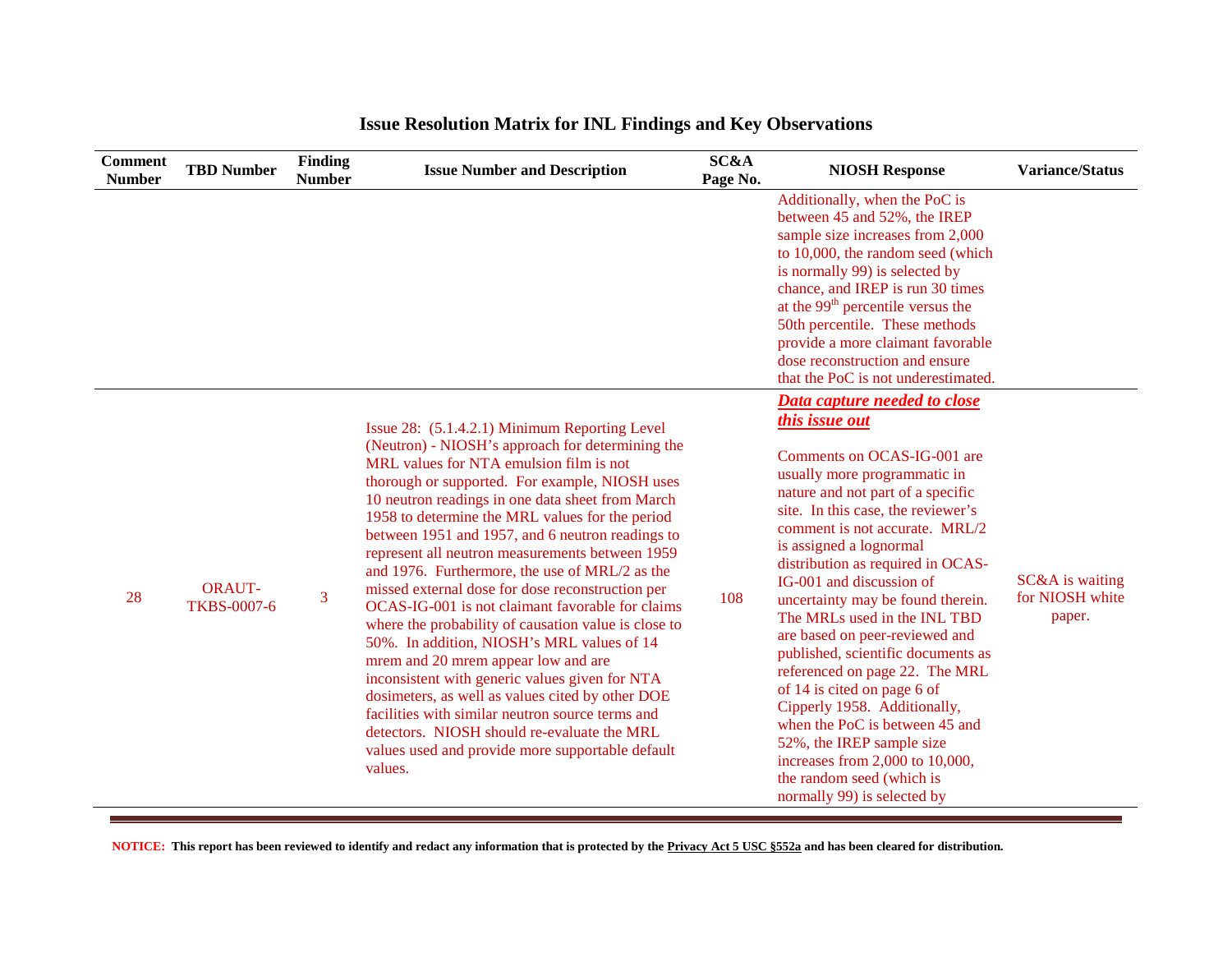| <b>Comment</b><br><b>Number</b> | <b>TBD Number</b>                   | <b>Finding</b><br><b>Number</b> | <b>Issue Number and Description</b>                                                                                                                                                                                                                                                                                                                                                                                                                                                                                                                                                                                                                                                                                          | SC&A<br>Page No. | <b>NIOSH Response</b>                                                                                                                                                                                                                                                                                                                                                                                                                                                                                                                        | <b>Variance/Status</b>                   |
|---------------------------------|-------------------------------------|---------------------------------|------------------------------------------------------------------------------------------------------------------------------------------------------------------------------------------------------------------------------------------------------------------------------------------------------------------------------------------------------------------------------------------------------------------------------------------------------------------------------------------------------------------------------------------------------------------------------------------------------------------------------------------------------------------------------------------------------------------------------|------------------|----------------------------------------------------------------------------------------------------------------------------------------------------------------------------------------------------------------------------------------------------------------------------------------------------------------------------------------------------------------------------------------------------------------------------------------------------------------------------------------------------------------------------------------------|------------------------------------------|
|                                 |                                     |                                 |                                                                                                                                                                                                                                                                                                                                                                                                                                                                                                                                                                                                                                                                                                                              |                  | chance, and IREP is run 30 times<br>at the 99th percentile versus the<br>50th percentile. These methods<br>provide a more claimant favorable<br>dose reconstruction and ensure<br>that the PoC is not underestimated.                                                                                                                                                                                                                                                                                                                        |                                          |
|                                 |                                     |                                 |                                                                                                                                                                                                                                                                                                                                                                                                                                                                                                                                                                                                                                                                                                                              |                  | 03/12/14 Update: As tasked<br>during the 2011 INL Working<br>Group meeting, NIOSH is<br>revisiting its response about<br>detection limits. NIOSH's<br>response to address the NTA film<br>dosimeter detection limits will be<br>in the form of a white paper.<br>Completion of the white paper is<br>pending additional data capture at<br>the INL.                                                                                                                                                                                          |                                          |
| 29                              | <b>ORAUT-</b><br><b>TKBS-0007-6</b> | $\overline{2}$                  | Issue 29: (5.1.4.2.2) Failure to Properly Address<br>Neutron Exposures - INL had a total of 52<br>reactors, most of which were experimental/<br>prototype in design, which typically operated with<br>high-power densities and with minimum shielding<br>and neutron moderation. It is unjustified to<br>presume that there are no missed neutron doses. In<br>addition, there are deficiencies associated with<br>neutron calibrations. Due to the use of the PoBe<br>source for neutron calibration, dosimeters would<br>significantly under-measure neutron doses from<br>sources with lower-energy spectra. NIOSH should<br>re-evaluate the entire approach in the TBD to<br>account for potential missed neutron doses. | 109              | The inappropriate instructions to<br>discount an INEL worker's missed<br>neutron doses has been eliminated<br>from the Missed Neutron Dose<br>Section of the external dosimetry<br>TBD. Because it was impossible<br>to determine who a worker's<br>coworkers were from the redacted<br>dosimetry records, the guidance in<br>Rev 02 of that TBD was not being<br>used to eliminate missed neutron<br>doses. However, it should be<br>noted that ORAUT-OTIB-0023 is<br>still considered an appropriate<br>basis for eliminating unreasonably | <b>SC&amp;A</b><br>recommends<br>closing |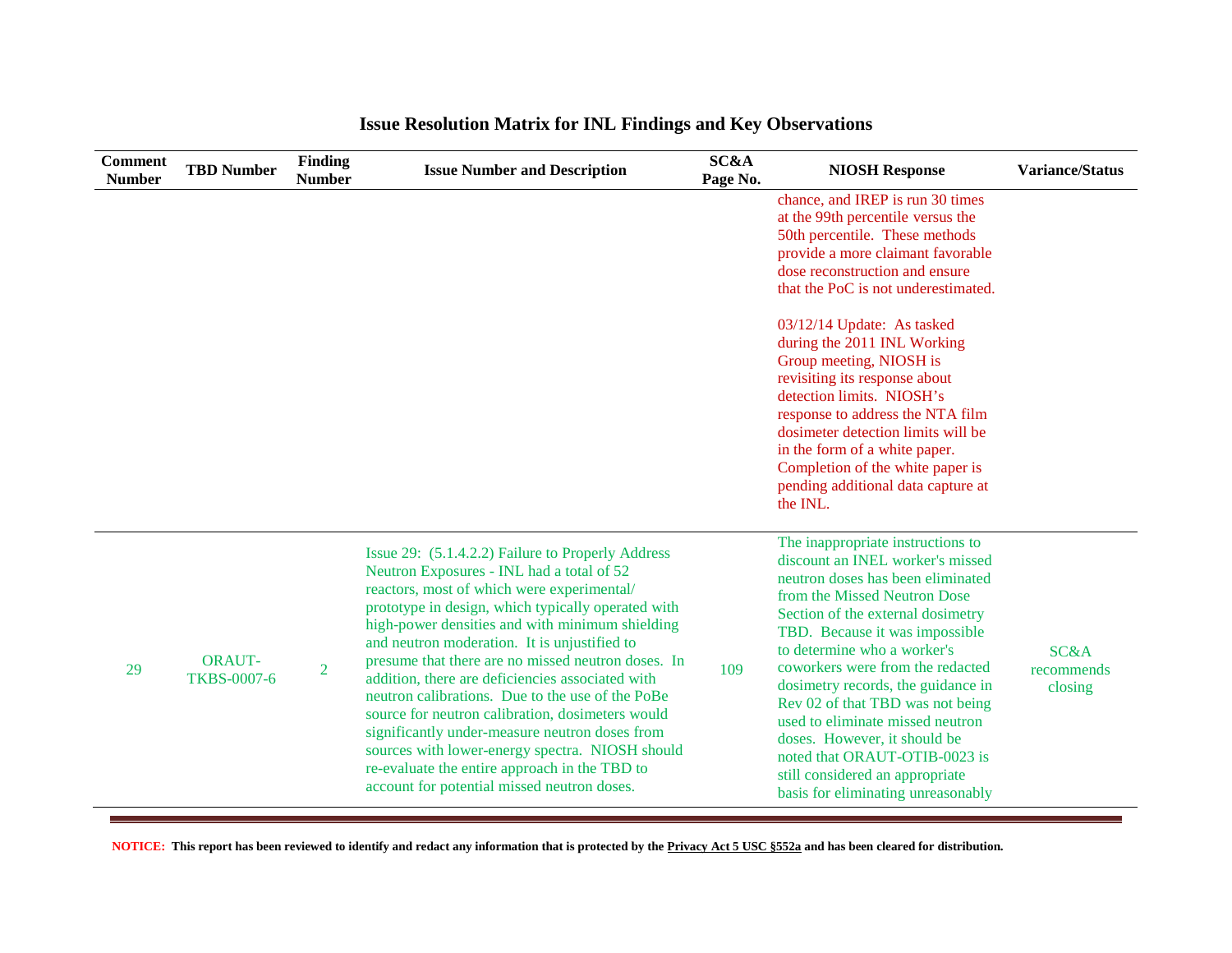| <b>Comment</b><br><b>Number</b> | <b>TBD</b> Number | Finding<br><b>Number</b> | <b>Issue Number and Description</b>                  | SC&A<br>Page No. | <b>NIOSH Response</b>               | Variance/Status |
|---------------------------------|-------------------|--------------------------|------------------------------------------------------|------------------|-------------------------------------|-----------------|
|                                 |                   |                          | <b>Expanded:</b> The method presented in the TBD of  |                  | high missed neutron doses for       |                 |
|                                 |                   |                          | determining who needs to be assigned a missed        |                  | some INEL claims. In addition,      |                 |
|                                 |                   |                          | neutron dose is circular: Section 6.5.4 states: "If  |                  | neutron dosimeters at the INEL      |                 |
|                                 |                   |                          | no neutron dose was assigned to the worker or        |                  | were only assigned and read when    |                 |
|                                 |                   |                          | coworkers for several months, the dose               |                  | there was a potential for exposure. |                 |
|                                 |                   |                          | reconstructor should assume that the person was      |                  | Given that most of the reported     |                 |
|                                 |                   |                          | not exposed to neutrons." Clearly this does not      |                  | neutron dosimeter results were      |                 |
|                                 |                   |                          | allow for individual workers having temporary or     |                  | reported as zero, the INEL's        |                 |
|                                 |                   |                          | varying assignments. Also, if the program failed     |                  | process to determine who had the    |                 |
|                                 |                   |                          | to correctly identify that they should have been     |                  | potential to receive neutron        |                 |
|                                 |                   |                          | monitored, the record will show no assigned          |                  | exposures appears to have been      |                 |
|                                 |                   |                          | neutron dose.                                        |                  | appropriate and adequate.           |                 |
|                                 |                   |                          | In addition, the TBD makes the assumption that       |                  | The guidance provided in Rev 03     |                 |
|                                 |                   |                          | high Z materials, such as iron and lead, were never  |                  | of the external TBD now requires    |                 |
|                                 |                   |                          | used (e.g., for shield penetrations) in place of     |                  | missed neutron doses to be          |                 |
|                                 |                   |                          | hydrogenous materials, such as water and             |                  | assessed for every worker using the |                 |
|                                 |                   |                          | concrete. However, no attempt is made to validate    |                  | reported neutron dosimeter results, |                 |
|                                 |                   |                          | or qualify this assumption.                          |                  | unless the missed neutron doses are |                 |
|                                 |                   |                          |                                                      |                  | unreasonably high per the guidance  |                 |
|                                 |                   |                          | ORAUT-OTIB-0051, Effect of Threshold Energy          |                  | in ORAUT-OTIB-0023.                 |                 |
|                                 |                   |                          | and Angular Response of NTA Film on Missed           |                  | NIOSH is not clear what SC&A's      |                 |
|                                 |                   |                          | Neutron Dose at the Oak Ridge Y-12 Facility, was     |                  | issue is regarding the potential    |                 |
|                                 |                   |                          | issued after the 2004 Site Profile and has a bearing |                  | under-measurement of neutron        |                 |
|                                 |                   |                          | on neutron dosimetry issues; hence, it should be     |                  | doses to lower energy neutrons,     |                 |
|                                 |                   |                          | considered in this TBD.                              |                  | since Rev 00 through Rev 03 of      |                 |
|                                 |                   |                          |                                                      |                  | the INEL's external dosimetry       |                 |
|                                 |                   |                          |                                                      |                  | TBD has included facility specific  |                 |
|                                 |                   |                          |                                                      |                  | adjustments to the reported         |                 |
|                                 |                   |                          |                                                      |                  | neutron doses to account for the    |                 |
|                                 |                   |                          |                                                      |                  | dosimeters' poor energy response    |                 |
|                                 |                   |                          |                                                      |                  | to lower energy neutrons. The       |                 |
|                                 |                   |                          |                                                      |                  | NTA film corrections for energy     |                 |
|                                 |                   |                          |                                                      |                  | response in the INEL TBD are        |                 |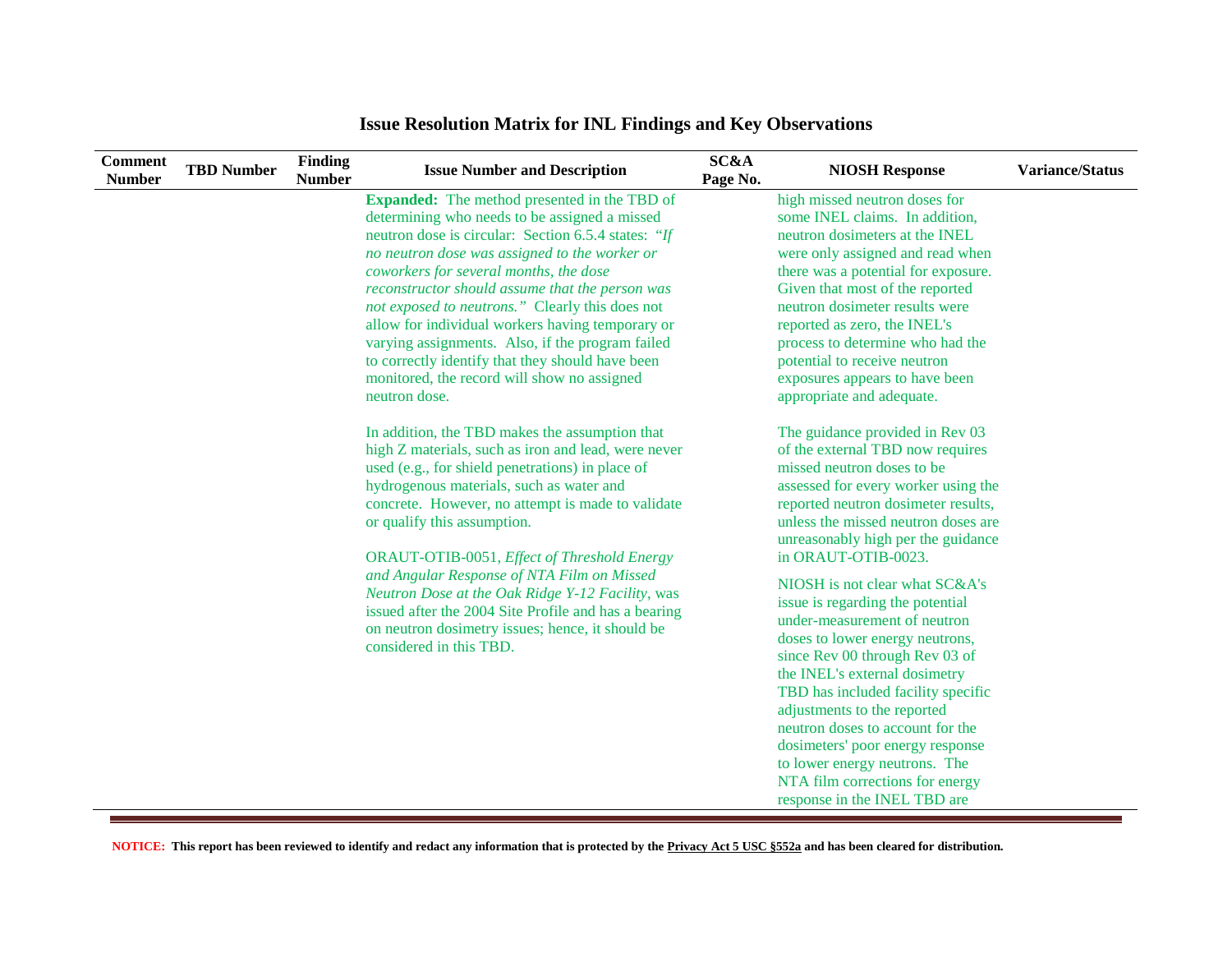| <b>Comment</b><br><b>Number</b> | <b>TBD Number</b>                   | <b>Finding</b><br><b>Number</b> | <b>Issue Number and Description</b>                                                                                                                                                                                                                                                                                                      | <b>SC&amp;A</b><br>Page No. | <b>NIOSH Response</b>                                                                                                                                                                                                                                                                                                                                                                                                                                      | <b>Variance/Status</b>        |
|---------------------------------|-------------------------------------|---------------------------------|------------------------------------------------------------------------------------------------------------------------------------------------------------------------------------------------------------------------------------------------------------------------------------------------------------------------------------------|-----------------------------|------------------------------------------------------------------------------------------------------------------------------------------------------------------------------------------------------------------------------------------------------------------------------------------------------------------------------------------------------------------------------------------------------------------------------------------------------------|-------------------------------|
|                                 |                                     |                                 |                                                                                                                                                                                                                                                                                                                                          |                             | comparable to the energy response<br>corrections in ORAUT-OTIB-<br>$0051$ , which range from 1.0 to 2.2.<br>Because the need to apply a<br>correction to NTA film results to<br>account for angular response is<br>still being debated on a complex<br>wide level, no angular response<br>corrections were added in the<br>latest revision of this TBD. Also,<br>the assumption of AP geometry<br>would negate the need to adjust for<br>angular response. |                               |
| 30                              | <b>ORAUT-</b><br><b>TKBS-0007-6</b> | 2                               | Issue 30: (5.1.4.2.3) Neutron Calibration<br>Deficiencies - Due to the use of the PoBe source<br>for neutron calibration, dosimeters would<br>significantly under-measure neutron doses from<br>sources with lower energy spectra. NIOSH should<br>re-evaluate the approach in the TBD to account for<br>potential missed neutron doses. | 110                         | Section 6.3.3.2 indicates that the<br>recorded dose is 11% high based<br>on this calibration.                                                                                                                                                                                                                                                                                                                                                              | SC&A<br>recommends<br>closing |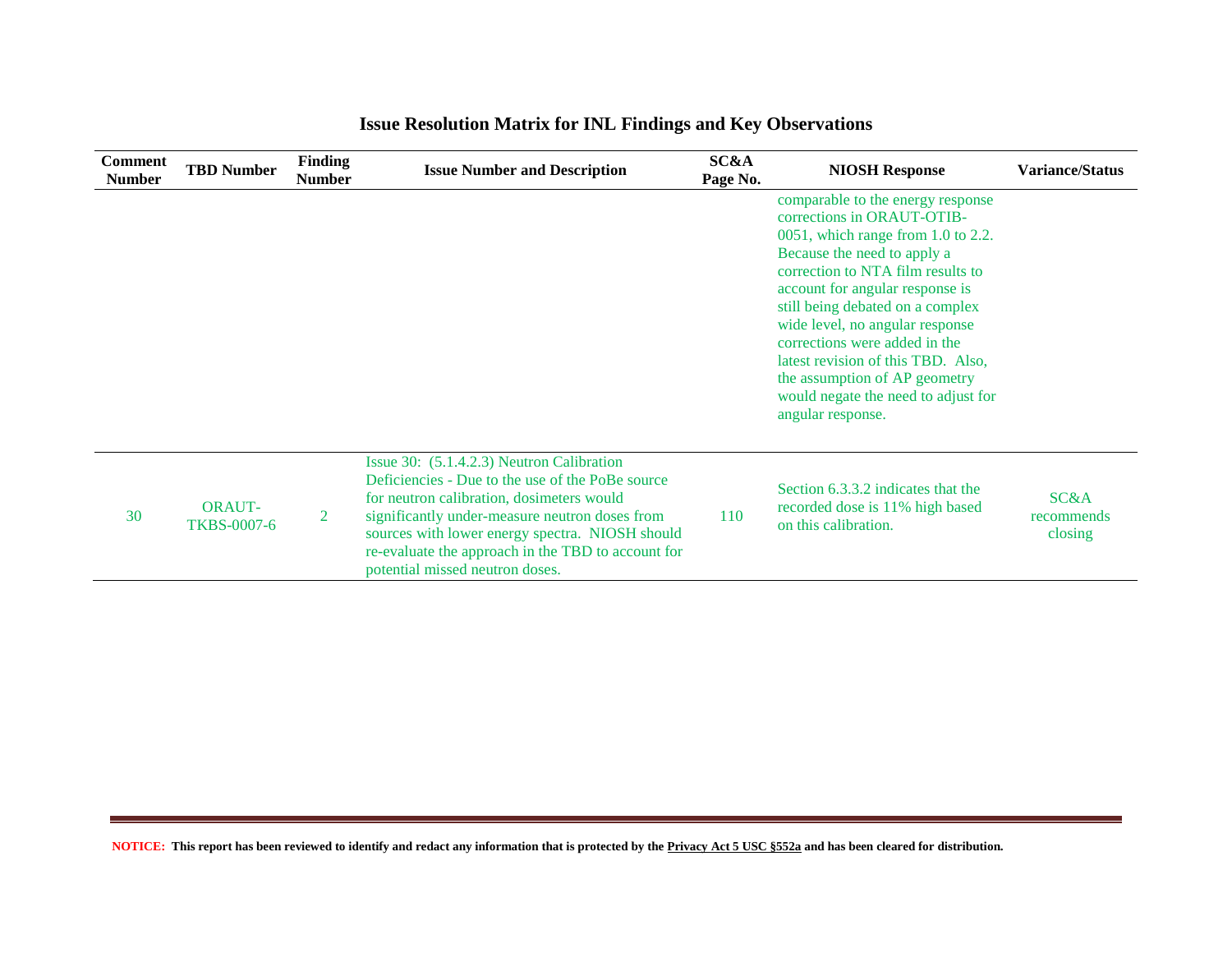| <b>Comment</b><br><b>Number</b> | <b>TBD Number</b>                   | <b>Finding</b><br><b>Number</b> | <b>Issue Number and Description</b>                                                                                                                                                                                                                                                                                                                                                                                                                                                                                                                                                                                                                                                                                                                  | SC&A<br>Page No. | <b>NIOSH Response</b>                                                                                                                                                                                                                                                                                                                                                                                                     | <b>Variance/Status</b>                                                                                                            |
|---------------------------------|-------------------------------------|---------------------------------|------------------------------------------------------------------------------------------------------------------------------------------------------------------------------------------------------------------------------------------------------------------------------------------------------------------------------------------------------------------------------------------------------------------------------------------------------------------------------------------------------------------------------------------------------------------------------------------------------------------------------------------------------------------------------------------------------------------------------------------------------|------------------|---------------------------------------------------------------------------------------------------------------------------------------------------------------------------------------------------------------------------------------------------------------------------------------------------------------------------------------------------------------------------------------------------------------------------|-----------------------------------------------------------------------------------------------------------------------------------|
| 31                              | <b>ORAUT-</b><br><b>TKBS-0007-6</b> | 8                               | Issue 31: (5.1.4.2.4) Completeness and Quality of<br><b>INL Neutron Dosimetry and Record Keeping</b><br>Programs - The identification and determination of<br>missed neutron dose for workers are heavily<br>influenced by this assumption of confidence, but<br>SC&A found this premise to be unsupported after<br>examining several critical DOE-HQ Tiger Team<br>and DNFSB site audit reports. In addition, many<br>site experts interviewed by SC&A indicated that<br>there were significant deficiencies and<br>inconsistencies in radiation work practices<br>throughout the operating history of the INL<br>facilities. These observations jeopardize the<br>validity of the TBD approaches in reconstructing<br>missed worker neutron doses. | 110              | Please provide the reports of<br>"significant deficiencies and<br>inconsistencies in radiation work<br>practices" and provide how the<br>NIOSH-derived missed dose<br>calculations are subject to the<br>results of the Tiger Team report.                                                                                                                                                                                | SC&A<br>recommends that<br>the WG keep this<br>issue open pending<br>receipt and review<br>of the INL-specific<br>coworker model. |
| 32                              | <b>ORAUT-</b><br><b>TKBS-0007-6</b> | $\mathbf{O}$                    | Issue 32: (5.1.4.2.5) Uncertainty Estimation for<br>Neutron Doses – NIOSH should explain how the<br>FNCFs were obtained and provide instruction to<br>dose reconstructors on how to apply them.                                                                                                                                                                                                                                                                                                                                                                                                                                                                                                                                                      | 110              | The latest revision to the TBD<br>appears to adequately explain the<br>FCNFs. The text indicates that<br>this is a correction that INEL<br>applied to the dosimeter results to<br>generate the reported dose (pg.23)<br>of TBD). Also, several references<br>are cited in the TBD text to<br>indicate how these FNCFs were<br>obtained. The references also<br>provide additional information on<br>the methodology used. | SC&A<br>recommends<br>closing                                                                                                     |
| 33                              | <b>ORAUT-</b><br><b>TKBS-0007-6</b> | $\mathbf{O}$                    | Issue 33: $(5.1.4.2.6)$ Neutron Organ Dose –<br>NIOSH should provide neutron spectrum<br>information and guidance for organ dose<br>reconstruction for workers at ZPPR and TREAT.                                                                                                                                                                                                                                                                                                                                                                                                                                                                                                                                                                    | 110              | Guidance provided in Section 6.4,<br>spectrum data in Table 6-14 of<br>Rev 03.                                                                                                                                                                                                                                                                                                                                            | <b>SC&amp;A</b><br>recommends<br>closing                                                                                          |
| 34                              | ORAUT-<br>TKBS-0007-6               | 9                               | Issue 34: (5.1.4.2.7) High-Risk Jobs (Neutron<br>Exposure) - NIOSH did not evaluate                                                                                                                                                                                                                                                                                                                                                                                                                                                                                                                                                                                                                                                                  | 111              | Please provide a basis for these<br>statements regarding NIOSH                                                                                                                                                                                                                                                                                                                                                            | SC&A<br>recommends that                                                                                                           |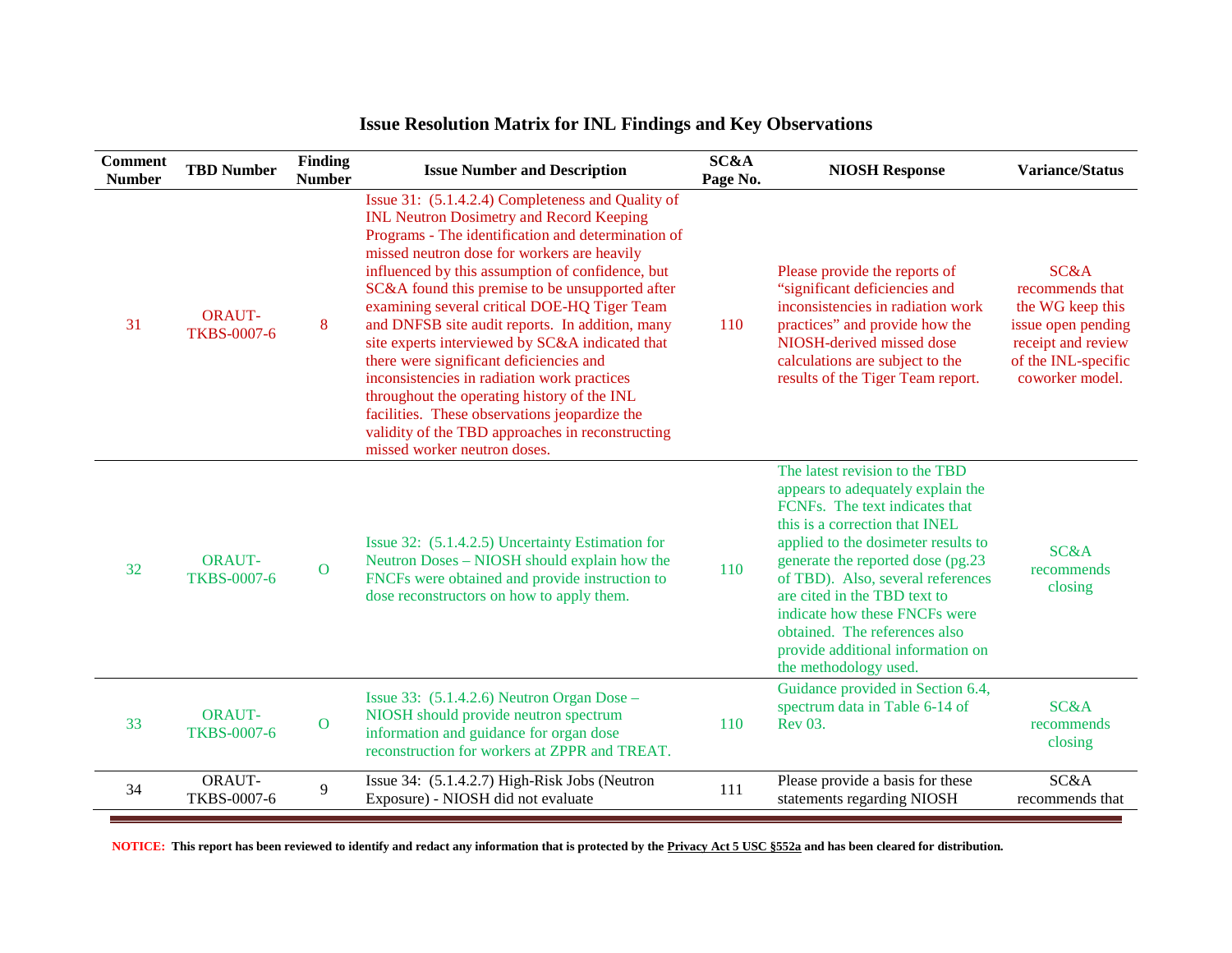| <b>Comment</b><br><b>Number</b> | <b>TBD Number</b>                   | Finding<br><b>Number</b> | <b>Issue Number and Description</b>                                                                                                                                                                                                                                                          | SC&A<br>Page No. | <b>NIOSH Response</b>                                                                                                                                                                                                                                                                                                                                                                                                                                                                                                                                                                                                                                                                                                   | <b>Variance/Status</b>                                 |
|---------------------------------|-------------------------------------|--------------------------|----------------------------------------------------------------------------------------------------------------------------------------------------------------------------------------------------------------------------------------------------------------------------------------------|------------------|-------------------------------------------------------------------------------------------------------------------------------------------------------------------------------------------------------------------------------------------------------------------------------------------------------------------------------------------------------------------------------------------------------------------------------------------------------------------------------------------------------------------------------------------------------------------------------------------------------------------------------------------------------------------------------------------------------------------------|--------------------------------------------------------|
|                                 |                                     |                          | comprehensively the facility and field data to<br>identify and separate out the high-risk or high-dose<br>jobs for worker neutron exposures. This<br>information is essential for dose reconstructors to<br>fill in the data gap when dose records in a<br>claimant's file are not complete. |                  | evaluation of facility and field<br>data. The report discusses that<br>there were potential higher dose<br>neutron activities conducted but no<br>details are provided. NIOSH<br>would only perform dose<br>reconstruction for such activities if<br>they were documented. These<br>types of reconstructions would be<br>done on a case-by-case basis.<br>03/12/14 Update: As tasked<br>during the 2011 INL Working<br>Group meeting, NIOSH has<br>looked at the interviews appearing<br>in SC&A's site profile review and<br>elsewhere for relevant anecdotal<br>discussions on neutron exposures.<br>The results of that review have<br>been provided to the INL working<br>group in a separate response<br>document. | this finding remain<br>open for further<br>discussion. |
| 35                              | <b>ORAUT-</b><br><b>TKBS-0007-6</b> | $\overline{O}$           | Issue 35: (5.1.4.2.8) Multiplying Factors for<br>Missed Neutron Dose - NIOSH should provide<br>data to support the two multiplying factors (1.25)<br>and 2) and the fixed missed neutron dose default<br>value of 50 mrem.<br><b>Expanded:</b> See ORAUT-OTIB-0051 and Issue<br>No. 29.      | <b>111</b>       | These values are based on<br>weighting neutron spectra with<br>dose conversion factors to<br>determine the fraction of the dose<br>below 0.8 MeV as referenced in<br>footnote 37 of Revision 02. It<br>should also be noted that the<br>upper-bound for the factor of $2 \pm$<br>0.3 is being used (i.e., a factor of<br>2.3).<br>In regards to the 50 mrem of                                                                                                                                                                                                                                                                                                                                                          | SC&A<br>recommends<br>closing                          |
|                                 |                                     |                          |                                                                                                                                                                                                                                                                                              |                  |                                                                                                                                                                                                                                                                                                                                                                                                                                                                                                                                                                                                                                                                                                                         |                                                        |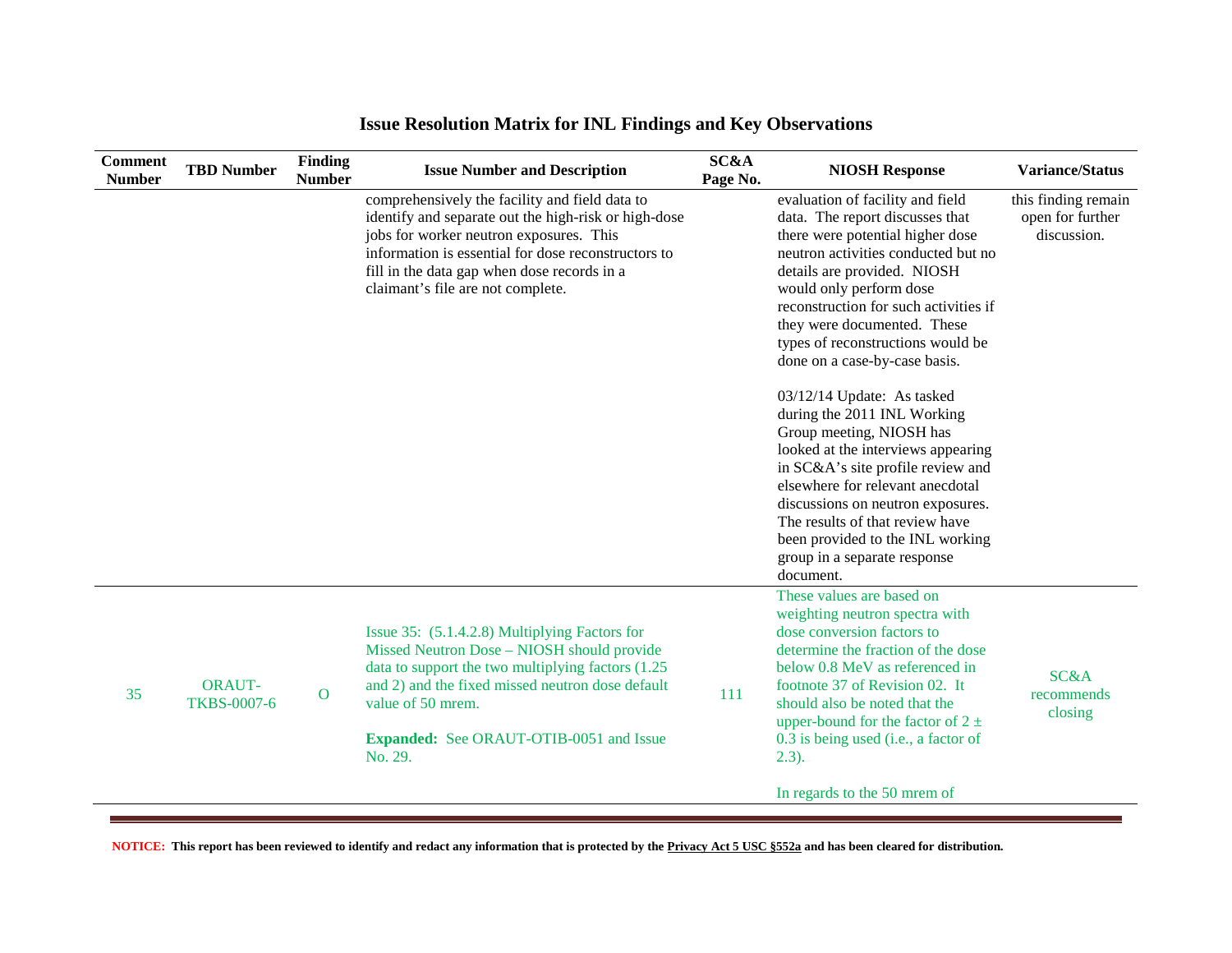| <b>Comment</b><br><b>Number</b> | <b>TBD Number</b> | <b>Finding</b><br><b>Number</b> | <b>Issue Number and Description</b> | SC&A<br>Page No. | <b>NIOSH Response</b>                | <b>Variance/Status</b> |
|---------------------------------|-------------------|---------------------------------|-------------------------------------|------------------|--------------------------------------|------------------------|
|                                 |                   |                                 |                                     |                  | neutron dose, the TBD was not        |                        |
|                                 |                   |                                 |                                     |                  | recommending that the dose           |                        |
|                                 |                   |                                 |                                     |                  | reconstructors assign 50 mrem of     |                        |
|                                 |                   |                                 |                                     |                  | unmonitored neutron doses to the     |                        |
|                                 |                   |                                 |                                     |                  | affected workers. The TBD was        |                        |
|                                 |                   |                                 |                                     |                  | merely describing an instance        |                        |
|                                 |                   |                                 |                                     |                  | where unmonitored neutron doses      |                        |
|                                 |                   |                                 |                                     |                  | were received by INL workers.        |                        |
|                                 |                   |                                 |                                     |                  | The earlier versions of the external |                        |
|                                 |                   |                                 |                                     |                  | TBD neglected to indicate that the   |                        |
|                                 |                   |                                 |                                     |                  | INL has already assigned             |                        |
|                                 |                   |                                 |                                     |                  | unmonitored neutron doses for        |                        |
|                                 |                   |                                 |                                     |                  | those workers based on the area      |                        |
|                                 |                   |                                 |                                     |                  | dosimeter results, such that the     |                        |
|                                 |                   |                                 |                                     |                  | dose reconstructors do not need to   |                        |
|                                 |                   |                                 |                                     |                  | assign unmonitored neutron doses     |                        |
|                                 |                   |                                 |                                     |                  | to the affected TAN workers. An      |                        |
|                                 |                   |                                 |                                     |                  | additional clarifying statement was  |                        |
|                                 |                   |                                 |                                     |                  | since added to Revision 02 of the    |                        |
|                                 |                   |                                 |                                     |                  | external TBD that still subsists in  |                        |
|                                 |                   |                                 |                                     |                  | Revision 03.                         |                        |
|                                 |                   |                                 |                                     |                  |                                      |                        |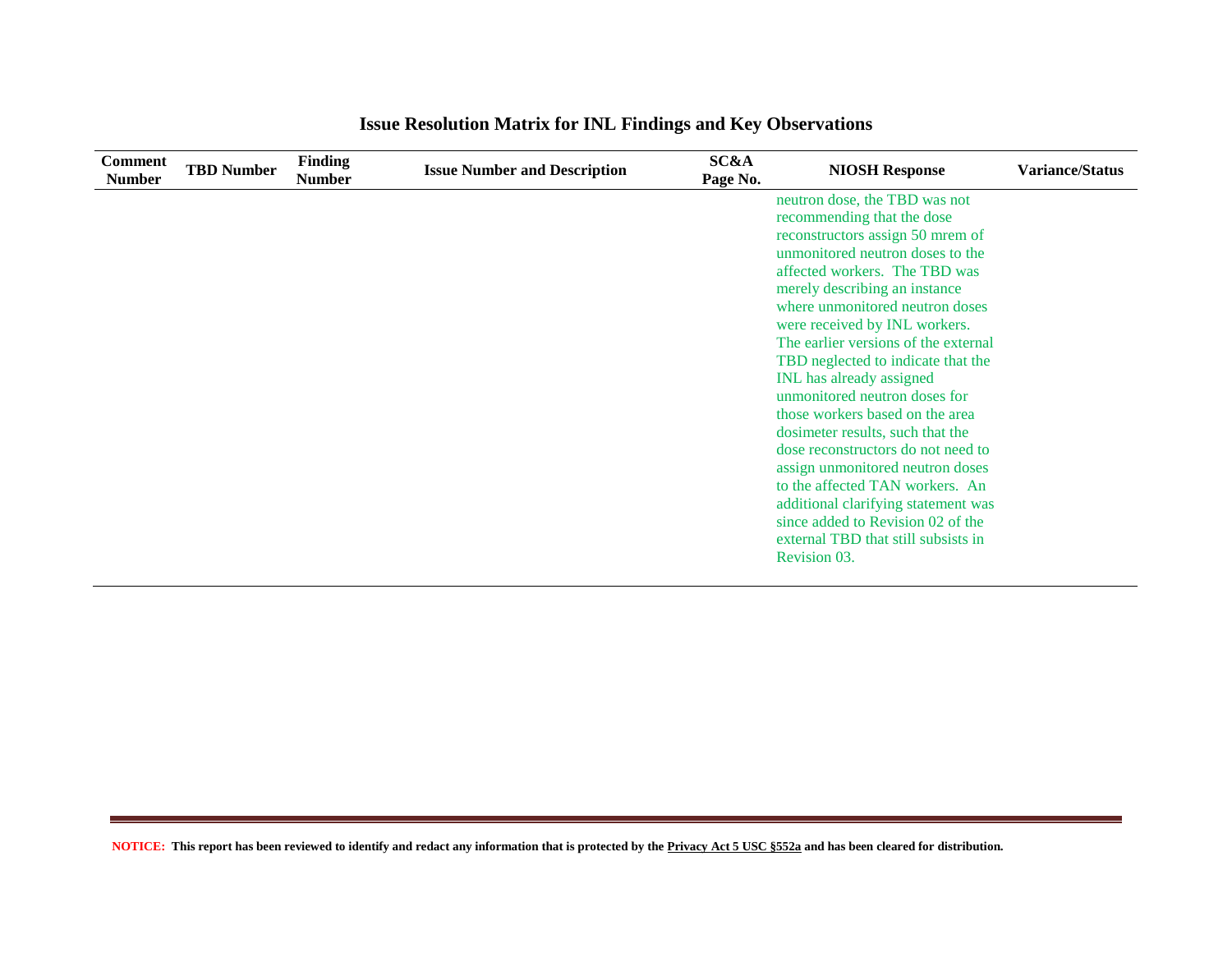| <b>Comment</b><br><b>Number</b> | <b>TBD Number</b>                   | <b>Finding</b><br><b>Number</b> | <b>Issue Number and Description</b>                                                                                                                                                                                                                                                                                                                                                                                                                                                                                                                                                                                                                                                                                                                                                                                                                                                                                                                                                                                                                                           | <b>SC&amp;A</b><br>Page No. | <b>NIOSH Response</b>                                                                                                                                     | <b>Variance/Status</b>                   |
|---------------------------------|-------------------------------------|---------------------------------|-------------------------------------------------------------------------------------------------------------------------------------------------------------------------------------------------------------------------------------------------------------------------------------------------------------------------------------------------------------------------------------------------------------------------------------------------------------------------------------------------------------------------------------------------------------------------------------------------------------------------------------------------------------------------------------------------------------------------------------------------------------------------------------------------------------------------------------------------------------------------------------------------------------------------------------------------------------------------------------------------------------------------------------------------------------------------------|-----------------------------|-----------------------------------------------------------------------------------------------------------------------------------------------------------|------------------------------------------|
| 36                              | <b>ORAUT-</b><br><b>TKBS-0007-6</b> | 13                              | <b>Issue 36:</b> (6.3.2.2) Missed Low Energy Beta Dose<br>- Section 6.3.2.2 of the TBD discusses the<br>$100mg/cm2$ plastic dosimeter holder and the fact<br>that betas of less than 360 keV will not penetrate<br>the holder. (It is unclear if this density includes<br>the film wrapper.) However, the TBD does not<br>discuss allowance for or consideration of the<br>possibility of the complete failure to detect these<br>betas.<br>The general, averaging approach to missed beta is<br>questionable. The concern is that beta exposure is<br>always assumed to be due to a mix of energies and<br>thus the dose component from low energies is<br>known and can be corrected. Clearly this is not<br>the case, as is stated in the attribution.<br>A specific concern is the Rare Gas Processing<br>Facility (CPP-604), which harvested Kr-85. This<br>nuclide is a pure beta emitter, with an endpoint<br>energy of 670 keV. The film badges in use at the<br>time were far from ideal for betas and failed to see<br>any below 360 keV. NIOSH should determine if | <b>NA</b>                   | The current revision to the TBD<br>(i.e., Rev. 03) appears to address<br>these concerns regarding the INEL<br>dosimeter responses to low-energy<br>betas. | <b>SC&amp;A</b><br>recommends<br>closing |
|                                 |                                     |                                 | the maximum modifier recommended for betas of<br>2.8 is sufficient for this environment.                                                                                                                                                                                                                                                                                                                                                                                                                                                                                                                                                                                                                                                                                                                                                                                                                                                                                                                                                                                      |                             |                                                                                                                                                           |                                          |
| 37                              | <b>ORAUT-</b><br><b>TKBS-0007-6</b> | $\mathbf{O}$                    | <b>Issue 37:</b> (6.5.4) Error in Reference - The second<br>paragraph of page 41 of the External Dose TBD<br>(ORAUT 2007f) references Table 6-16 for IREP<br>groups; it should refer to Table 6-14 instead.                                                                                                                                                                                                                                                                                                                                                                                                                                                                                                                                                                                                                                                                                                                                                                                                                                                                   | <b>NA</b>                   | Corrected in latest TBD rev.                                                                                                                              | Closed                                   |